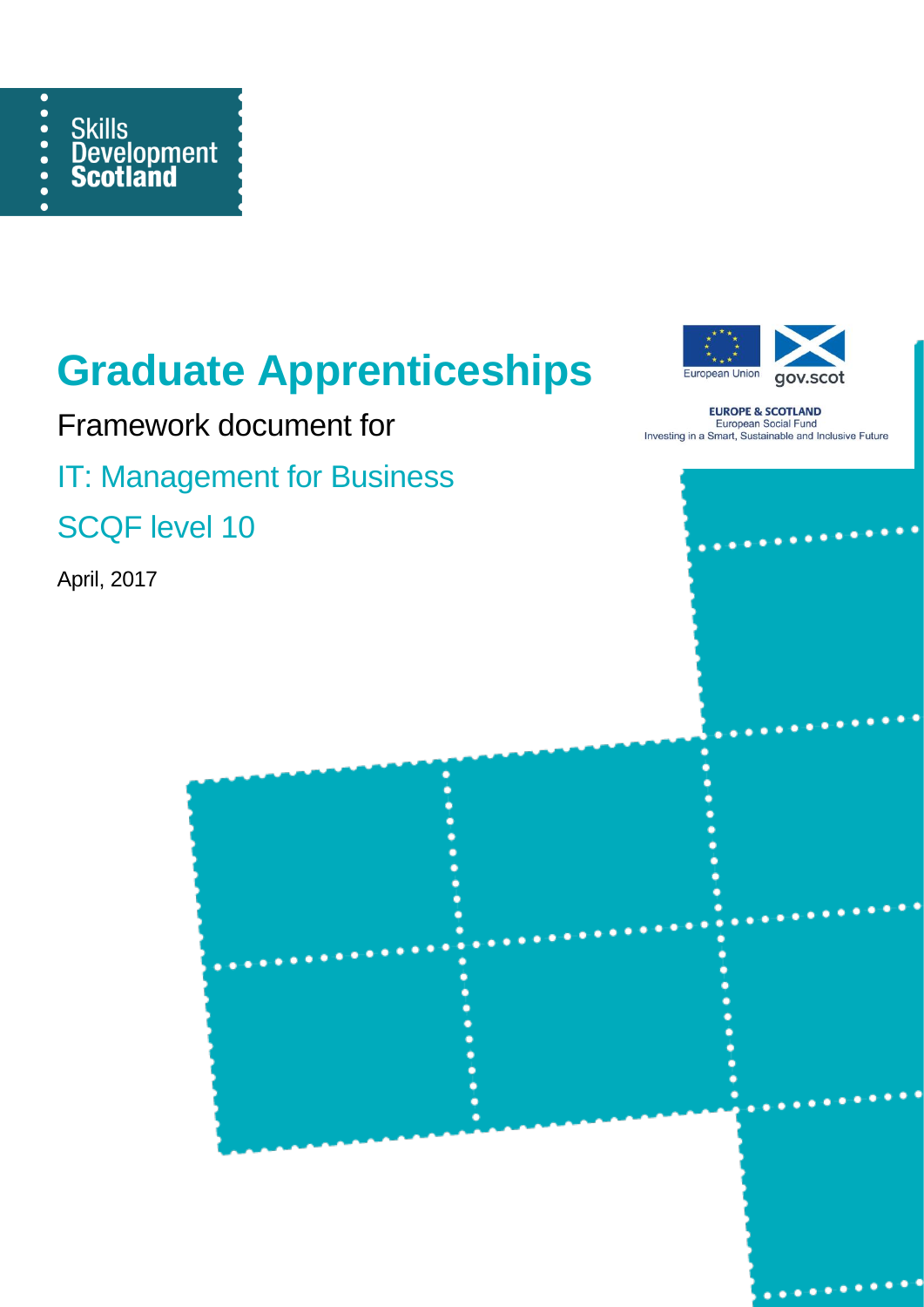## Document control

## **Version history**

| <b>Version</b> | Revision(s)                     | Approved by        | <b>Date</b> |
|----------------|---------------------------------|--------------------|-------------|
| 1.0            | Full template                   | WBL PB             | 15.09.16    |
| 2.0            | <b>Revisions</b>                | <b>TEG</b> members | 20.04.17    |
| Final          | Final                           | <b>TEG</b> members | 25.04.17    |
| 3.0            | Higher Apprenticeship reference | <b>SDS</b>         | 01.07.19    |

## **Terms and abbreviations**

| <b>Term</b>   | Meaning                                             |  |
|---------------|-----------------------------------------------------|--|
| <b>SDS</b>    | <b>Skills Development Scotland</b>                  |  |
| GA(s)         | Graduate Apprenticeship(s) / Apprentice(s)          |  |
| <b>SCQF</b>   | <b>Scottish Credit and Qualifications Framework</b> |  |
| <b>TEG</b>    | <b>Technical Expert Group</b>                       |  |
| QA            | <b>Quality Assurance</b>                            |  |
| <b>ITMB</b>   | IT: Management for Business                         |  |
| <b>BSc</b>    | <b>Bachelor of Science</b>                          |  |
| IT            | Information Technology                              |  |
| <b>UKSPEC</b> | UK Standard for Professional Competence             |  |
| <b>IEng</b>   | <b>Incorporated Engineer</b>                        |  |
| CEng          | <b>Chartered Engineer</b>                           |  |
| <b>ICT</b>    | Information and Communication Technology            |  |
| <b>CPU</b>    | <b>Computer Processing Unit</b>                     |  |
| I/O           | Input/output                                        |  |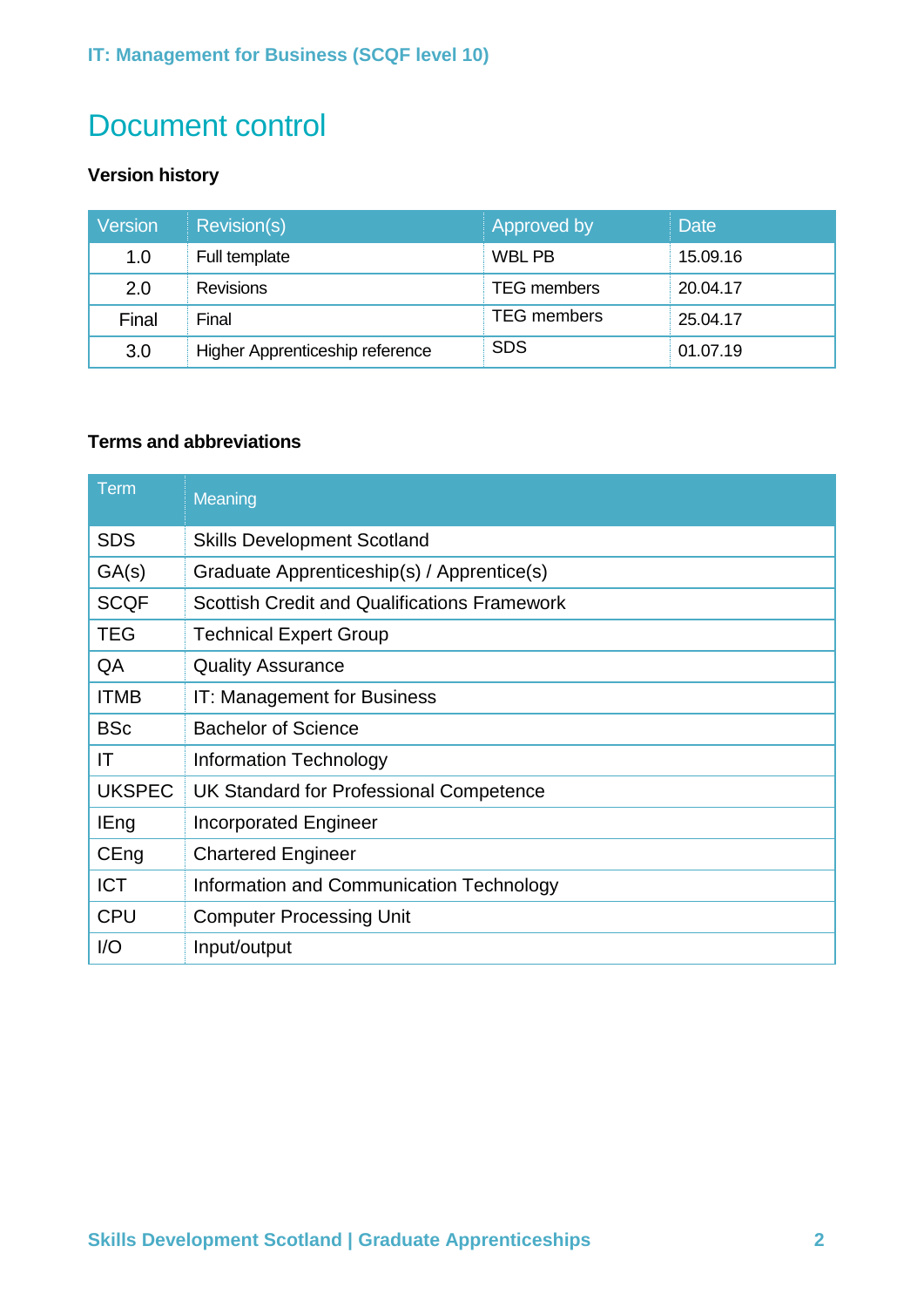If you need any further information, please contact: **[GAmbx@sds.co.uk](mailto:glambx@sds.co.uk)**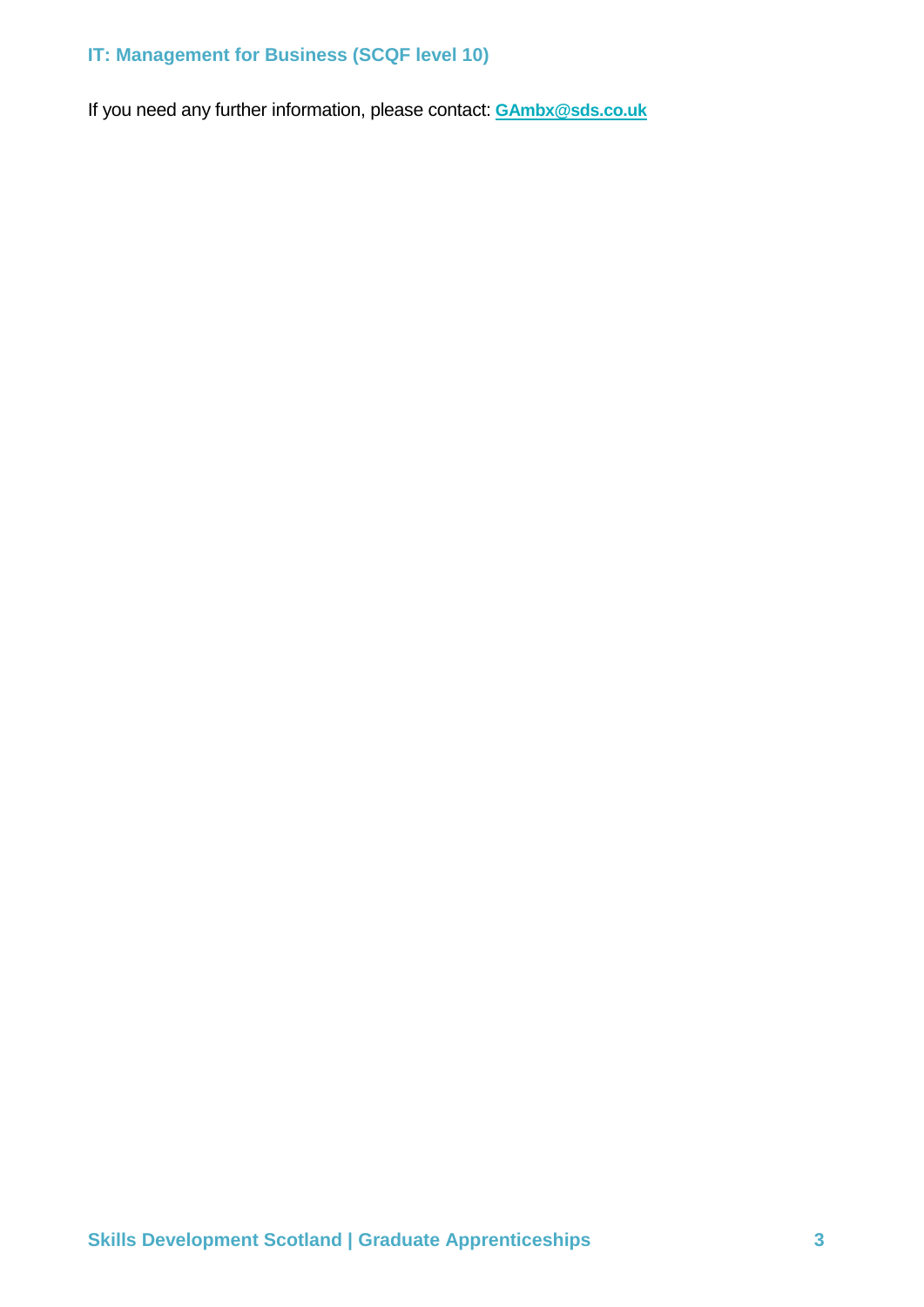## **Contents**

| 1 <sub>1</sub> |  |  |  |
|----------------|--|--|--|
| 1.1            |  |  |  |
| 1.2            |  |  |  |
| 1.3            |  |  |  |
| 1.4            |  |  |  |
| 1.5            |  |  |  |
| 1.6            |  |  |  |
| 2.             |  |  |  |
| 3.             |  |  |  |
| 3.1            |  |  |  |
| 3.2            |  |  |  |
| 3.3            |  |  |  |
|                |  |  |  |
| 4.1            |  |  |  |
| 4.2            |  |  |  |
| 5.             |  |  |  |
| 6.             |  |  |  |
| 6.1            |  |  |  |
| 6.2            |  |  |  |
| 6.3            |  |  |  |
| 6.4            |  |  |  |
| 6.5            |  |  |  |
| 6.6            |  |  |  |
|                |  |  |  |
|                |  |  |  |
|                |  |  |  |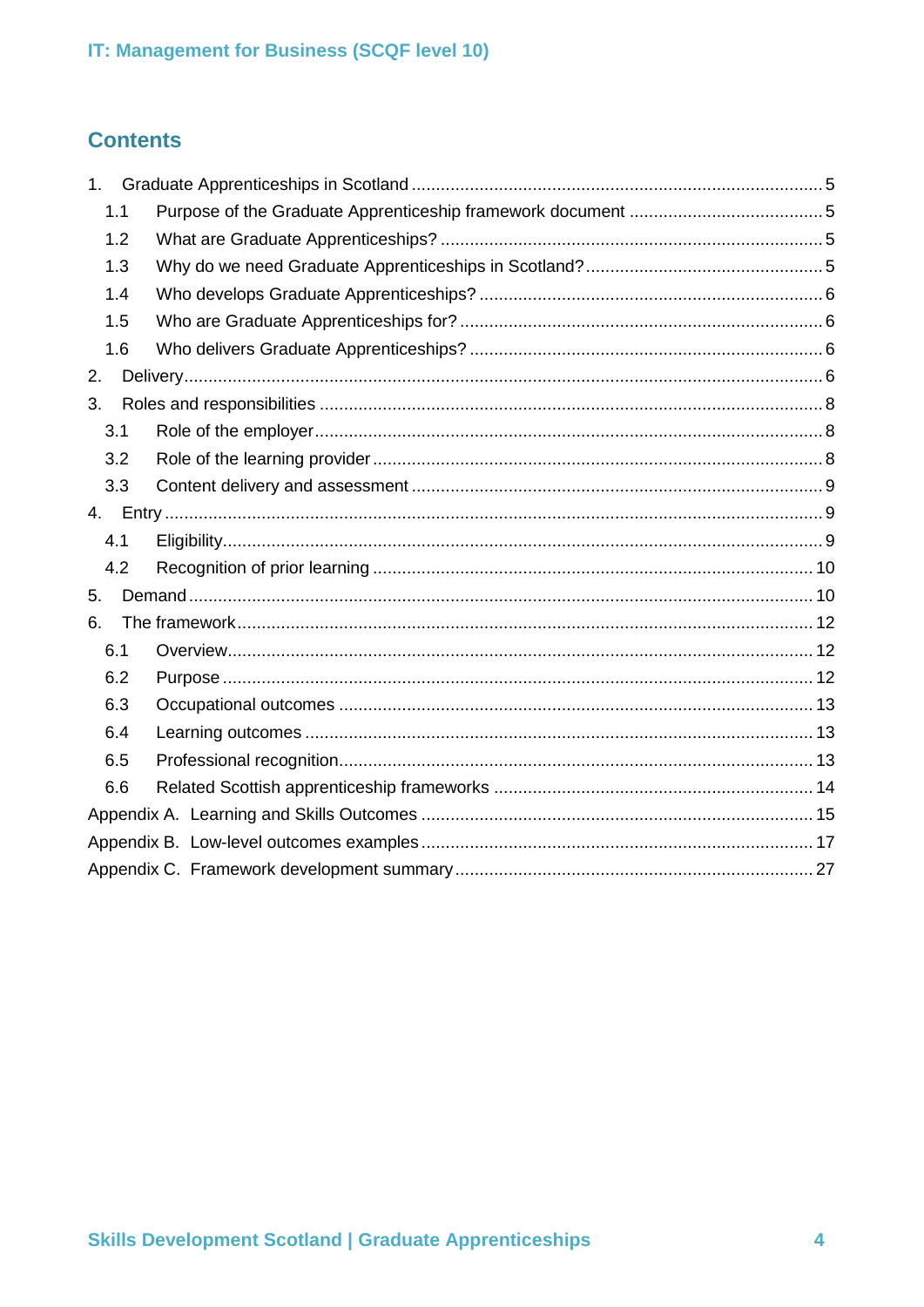## <span id="page-4-0"></span>**1. Graduate Apprenticeships in Scotland**

## <span id="page-4-1"></span>1.1 **Purpose of the Graduate Apprenticeship framework document**

The purpose of this document is to provide employers and learning providers with information required to deliver a Graduate Apprenticeship in **IT: Management for Business**. The framework sets out the skills and learning outcomes identified through employer consultation that are required to support the development of this programme.

This framework document should be read in conjunction with the following publications:

- 1. Work-based Learning Principles
- 2. Product Specification at **SCQF level 10**
- 3. Quality Assurance Guidance

This documentation is available on the Skills Development Scotland (SDS) corporate website:

**www.skillsdevelopmentscotland.co.uk**

## <span id="page-4-2"></span>1.2 **What are Graduate Apprenticeships?**

Graduate Apprenticeships (GAs):

- are accredited work-based learning programmes that lead to degrees or degree-level, professionally recognised qualifications
- are part of the apprenticeship family, supporting the transition into employment by providing work-based learning pathways from Foundation and Modern Apprenticeships to Higher and Graduate Apprenticeships, at SCQF Levels 8 –11
- have been developed as part of the Scottish Government's approach to developing Scotland's young workforce and Skills Development Scotland's work-based learning strategy

## <span id="page-4-3"></span>1.3 **Why do we need Graduate Apprenticeships in Scotland?**

*International experience demonstrates how degree-level apprenticeships can drive economic growth. We believe this approach can benefit the Scottish economy.*

The range of approaches taken in countries including Switzerland and Germany to develop employer-led, work-based learning pathways to learning and employment provide the basis for how Scotland can use work-based learning to improve the operation of the labour market and to deliver economic growth**<sup>1</sup>** . Skills Development Scotland is now leveraging the development of Graduate Apprenticeships to support this change.

<sup>-</sup><sup>1</sup> **PWC (2015) Young Workforce' Index: How well are OECD economies developing the economic potential of their young people?**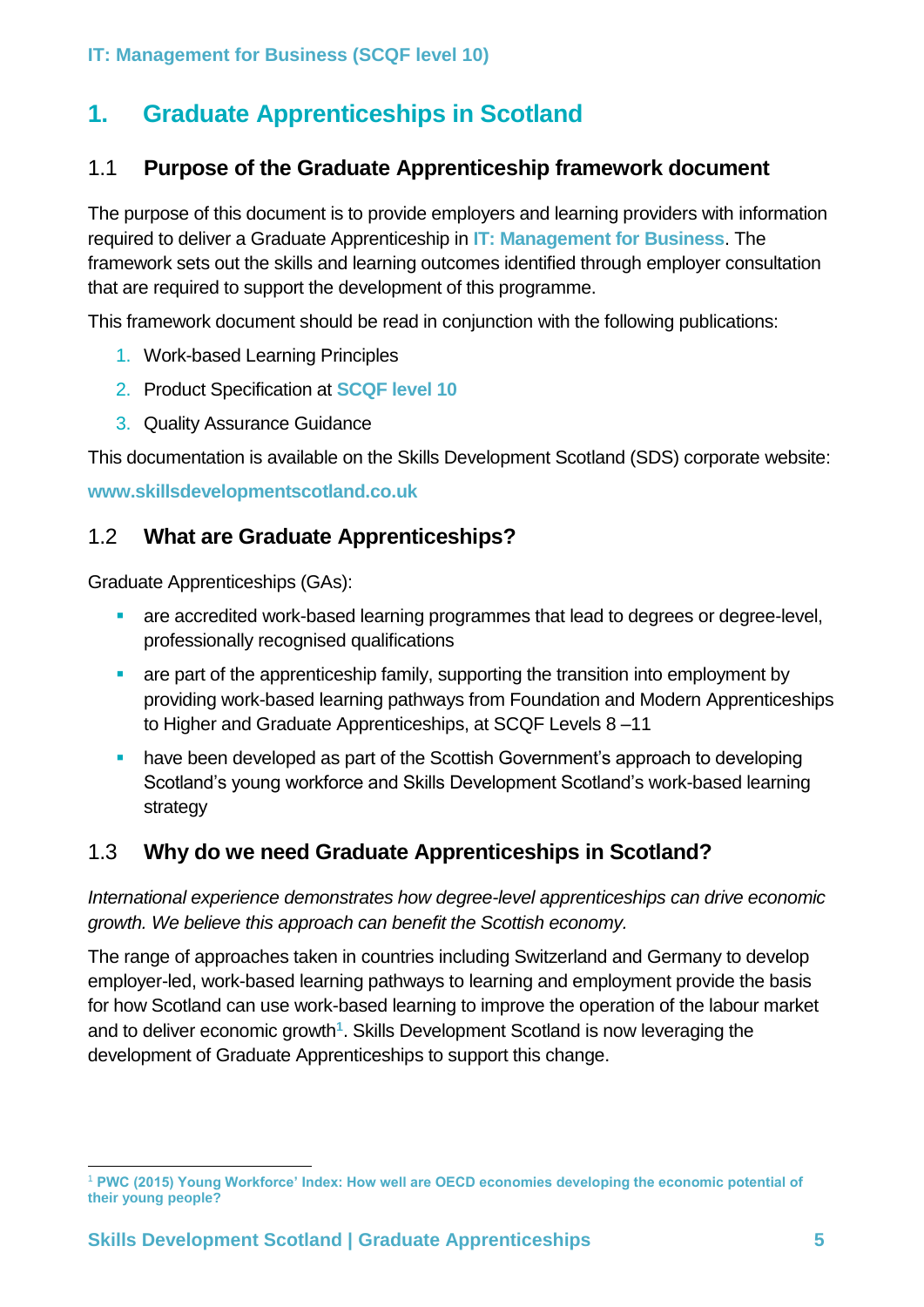## <span id="page-5-0"></span>1.4 **Who develops Graduate Apprenticeships?**

Graduate Apprenticeships are developed by Skills Development Scotland through consultation with employers, universities, professional bodies and qualification authorities in the form of Technical Expert Groups (TEGs). The TEGs act as advisory groups on behalf of the sector and are based on the current and future skills needs of industry. They advise on the topics and related outcomes that should be included in a framework.

More information about who was involved in the development of this framework can be found in **Appendix C**.

## <span id="page-5-1"></span>1.5 **Who are Graduate Apprenticeships for?**

Graduate Apprenticeships provide a new way into degree-level study for individuals who are either currently in employment or are entering into employment. GAs are available to employees aged 16 or over.

## <span id="page-5-2"></span>1.6 **Who delivers Graduate Apprenticeships?**

Graduate Apprenticeships are delivered by universities in partnership with employers and college learning providers. An up-to-date list of learning providers and the frameworks they offer can be found on **www.apprenticeships.scot**.

## <span id="page-5-3"></span>**2. Delivery**

As Graduate Apprentices are work-based degrees, the place of employment is the place of learning. The learning and skills development must be fully integrated into both the **delivery and assessment** of the degrees when part of a Graduate Apprenticeship. This integration can only be satisfactorily achieved by proper planning and design prior to delivery and not by add-on components or ad-hoc modifications.

The authenticity of the programme is shown in the way employers are involved in the design and delivery of the degrees and the way in which work-based learning is positioned as integral to both the learning and the assessment needed for successful completion of the programmes.

GA are designed as full-time programmes. They are not part-time or sandwich courses. Attendance at the place of learning will be agreed between the provider and the employer sending individuals on the programmes. Examples of how this might work are:

- **•** by day release or
- **E** by block release of three or four-week duration, three times per year
- through distance learning with an initial "boot camp or induction"

Fundamentally, most of an individual's time should be spent in the workplace on directed study.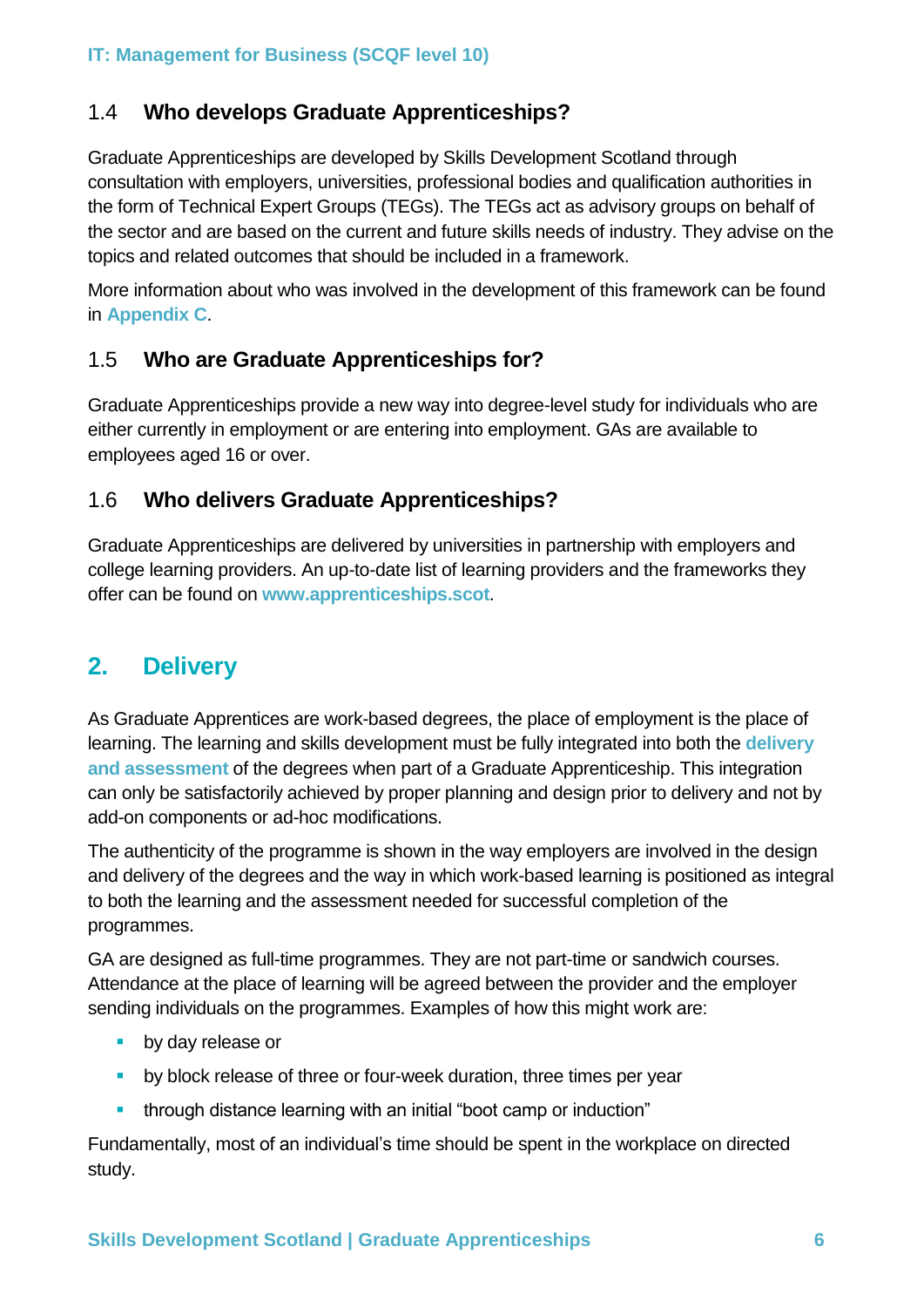In designing the degrees to meet the work-based learning requirements of the GA, learning providers must ensure that they also meet the principles and criteria noted here:

#### **Box 1. Principles and criteria**

This GA is an **SCQF level 10** work-based degree. All proposed university degree programmes for this GA framework must:

- be **480 credits**
- be based on a partnership between employers and the learning provider
- evidence how the programmes exemplify the work-based learning requirements
- **have clear goals and aspirations in support of equality and diversity with** appropriate monitoring and other processes in place
- **EXECT** demonstrate how they will ensure that apprentices, upon graduation, will consistently achieve the necessary industry skills, knowledge and competence defined in **Appendix A**
- **E** develop learning through reflection and review of work processes and experience
- meet the requirements to apply for professional body recognition

**NB** Delivery models based on sandwich years or industrial placement block release are not considered as work-based learning as part of this framework.

The successful delivery of Graduate Apprenticeships depends upon an effective partnership between the apprentice, the employer and the learning provider. This will involve additions to their normal responsibilities for employees, learning providers, and apprentices.

Delivery of the content of the GA will be agreed by the participating learning providers, which may involve delivery of specialist or employer-specific content. Employers should also be closely involved with all aspects of the programme, including the course specification, delivery, and assessment of practical activities.

The learning provider has responsibility for the quality assurance and enhancement of all elements of the programmes, but they must adhere to the SDS specified documents referenced in **Section 1** and any additional guidance documentation provided as part of their competitive grant award. Practical activities must make use of the work environment and course content must take account of the technologies used in the apprentice's employment.

Apprentices must have individual learning and training plans. The learning provider and existing employer HR systems should be co-ordinated during the development of the individual learning and training plan to ensure that the required employer contextualisation is effective. Even within a specific employer, there may be apprentices who use differing technologies.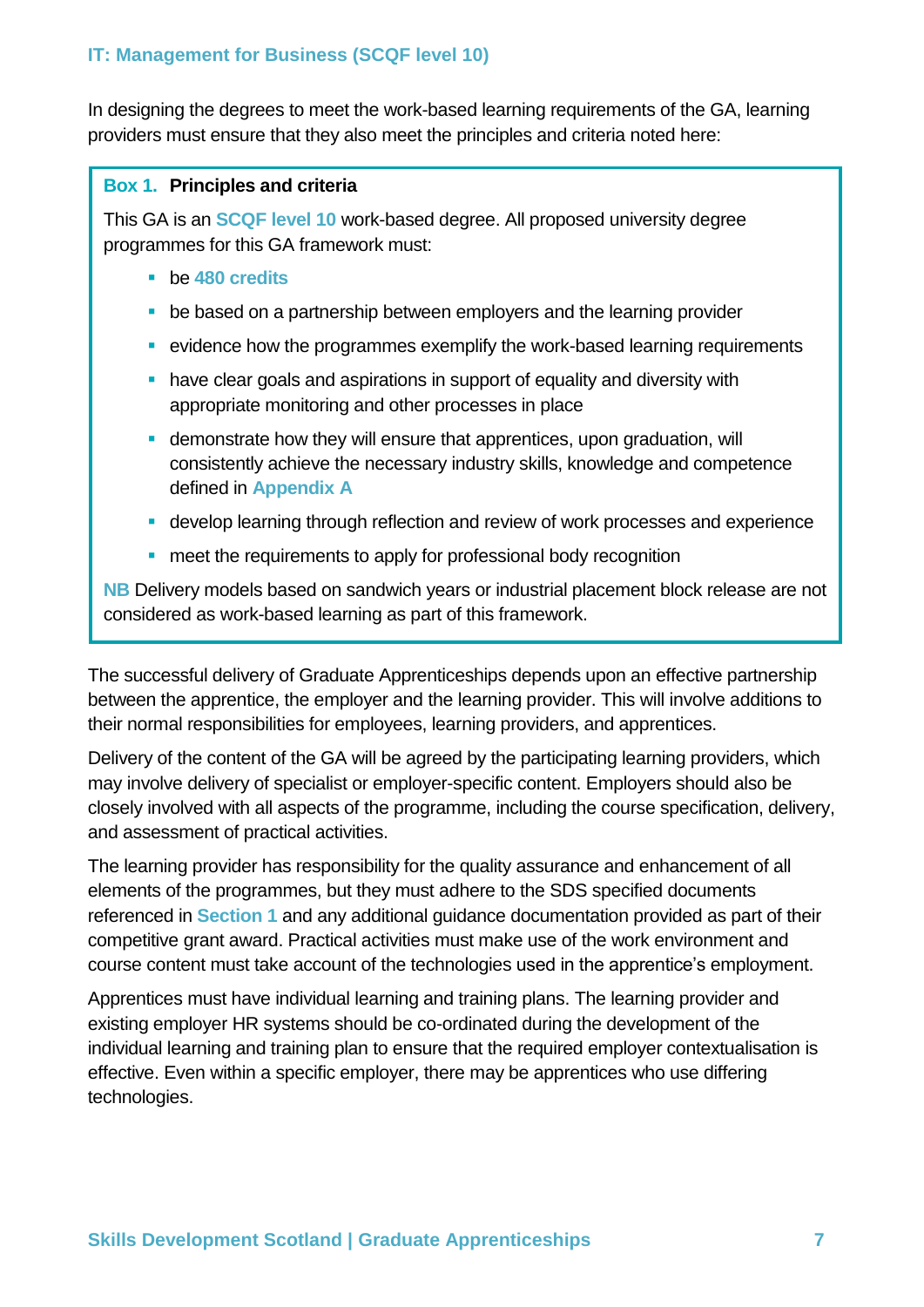## <span id="page-7-0"></span>**3. Roles and responsibilities**

## <span id="page-7-1"></span>3.1 **Role of the employer**

Apprentices are employees and subject to the standard terms and conditions applying to all employees.

Employers participating in the Graduate Apprenticeship programme must:

- consider whether a candidate has a reasonable chance of achieving the chosen programme during the selection process – this includes not only the course content but the acquisition of wider graduate attributes
- **•** provide agreed information to support the candidate's application to the degree course
- **•** provide apprentices with suitable opportunities to gain the experience in the workplace that will support their learning and skills acquisition
- **•** provide each apprentice with a nominated mentor who must be readily accessible to the apprentice and to the learning provider
- **EXECT** liaise with the learning provider on the content and practical activities in the apprentice's individual learning and training plan
- **•** provide information that will support the individual apprentice and their assessment

## <span id="page-7-2"></span>3.2 **Role of the learning provider**

Apprentices are both employed by the employer, as well as enrolled with the learning provider. As such they should have access to the same facilities as any other student.

GA course design and delivery must adhere to the principles detailed in preceding sections and in addition the learning provider must:

- adopt a flexible approach to considering the suitability of candidates by taking account of the portfolio of previous learning and experience an individual brings to the programme – this will include any relevant Foundation or Modern Apprenticeship undertaken – and support best practice in assessing individuals and in gathering evidence from employers where this is required
- liaise with the employer on the content and practical activities in the apprentice's individual learning plan

In addition, the learning provider should liaise with existing employer Training and Development and Quality Assurance (QA) systems to minimise double assessment. Development and meaningful implementation of individual learning plans is an essential component of the GA and assessments should take account of existing evidence wherever possible.

New evidence that directly relates to the workplace may be authenticated by employers or the individual's mentor.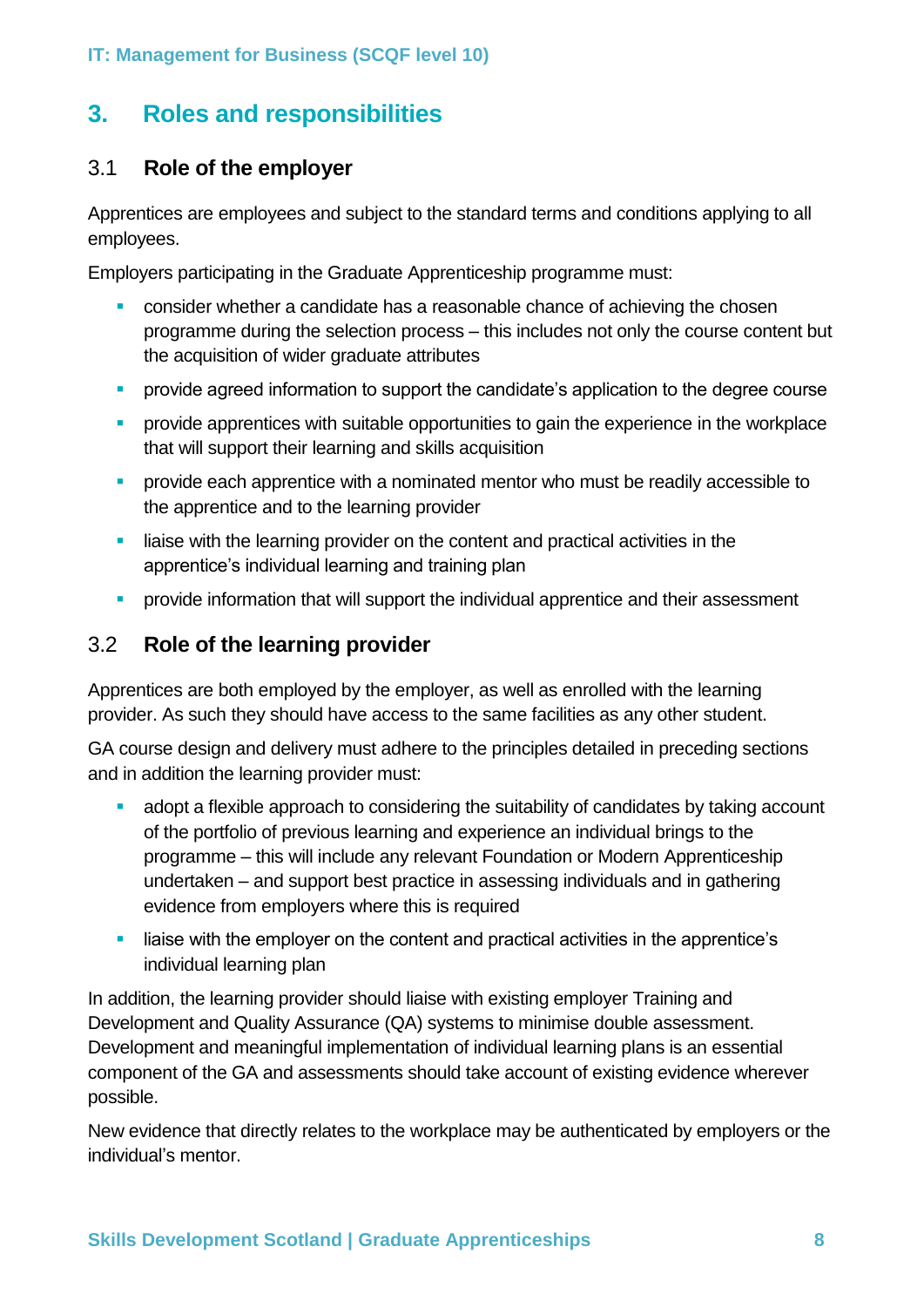There are a range of different delivery mechanisms, but the integration of knowledge within contextualised learning opportunities must be the overriding factor.

## <span id="page-8-0"></span>3.3 **Content delivery and assessment**

Content delivery and assessment responsibilities:

|                                                          | <b>Employer</b>                                                                 | <b>Learning Provider</b>                                          | <b>Other</b>                                                               |
|----------------------------------------------------------|---------------------------------------------------------------------------------|-------------------------------------------------------------------|----------------------------------------------------------------------------|
| Delivery of<br>knowledge and<br>understanding<br>content | <b>Employer specific</b><br>topics                                              | Generic and non-<br>employer specific                             | Private providers                                                          |
| <b>Assessment of</b><br>practical<br>application         |                                                                                 |                                                                   | Apprentice                                                                 |
| Development of<br>personal and<br>business skills        | Specification, delivery,<br>progress monitoring,<br>assessment and<br>mentoring | Specification, delivery,<br>progress monitoring<br>and assessment | May be a third party<br>used for delivery,<br>monitoring and<br>assessment |

## <span id="page-8-1"></span>**4. Entry**

## <span id="page-8-2"></span>4.1 **Eligibility**

- **Graduate Apprenticeships are available to new and existing employees of participating** employers.
- Candidates must be at least 16 years of age. However, the suitability of an individual for entry onto a GA will be decided by the employer and their learning provider partner.
- Candidates must be resident in Scotland throughout the Graduate Apprenticeship. In addition to this, their employer's working premises must also be located in Scotland. When applying to become a Graduate Apprentice the individual will be required to satisfy the employer that they have the right to live and work in the UK.
- **Entry requirements are likely to vary across learning providers. For courses where** there is a mandatory requirement for a specific subject, learning providers should consider ways they can provide support to individuals who don't hold a traditional qualification but have nevertheless shown aptitude and competence at the necessary level.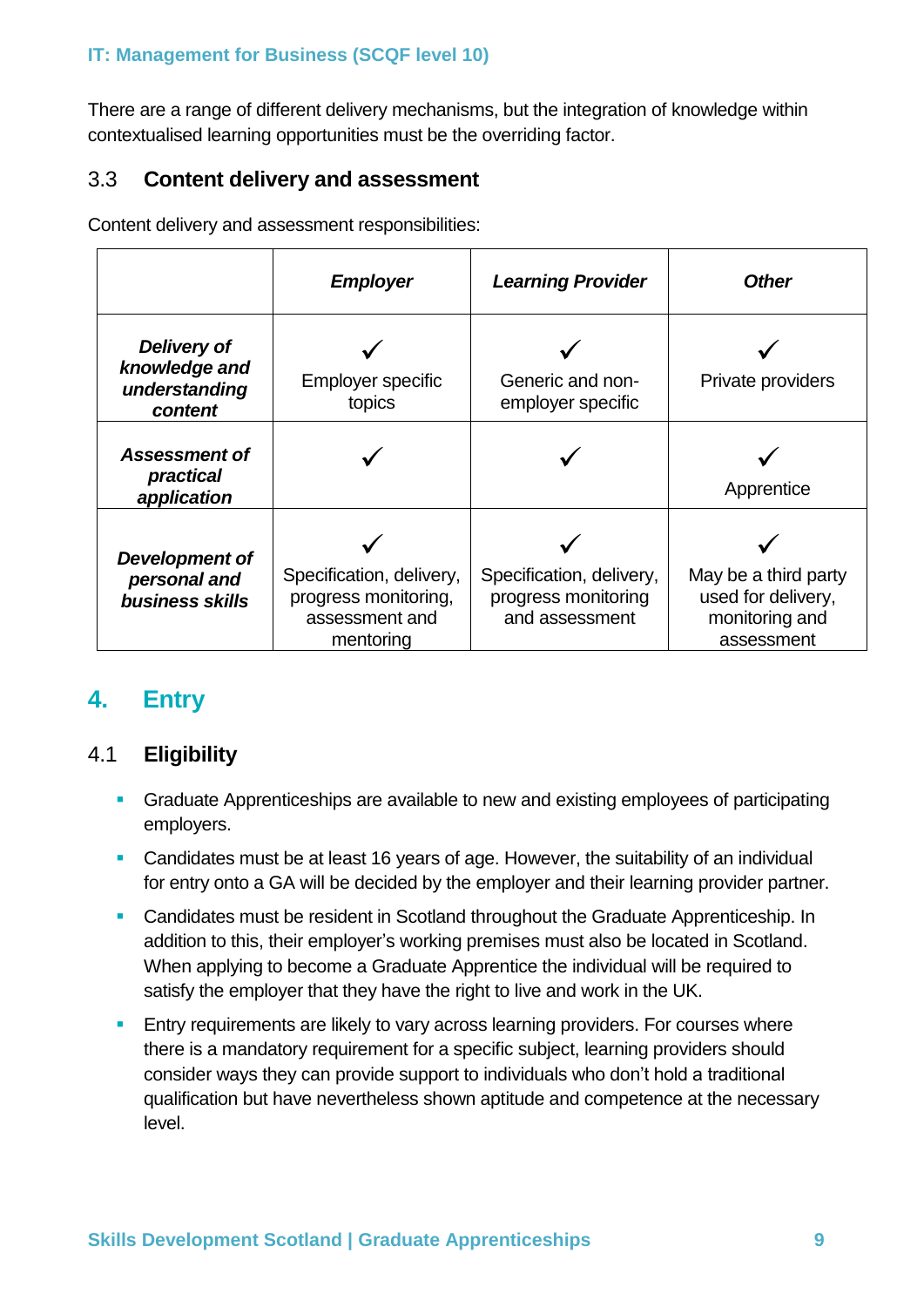## <span id="page-9-0"></span>4.2 **Recognition of prior learning**

Candidates will undergo a selection process for a Graduate Apprenticeship, based on employer HR processes. The admissions departments need to take account of this and liaise with employers to provide advice and guidance on the prior learning and experience that will be accepted for entry onto the course.

A more flexible approach to entry requirements should be adopted by learning providers and be done in consultation with employers. This should involve consideration of candidates on a case by case basis, who have completed relevant Foundation, Modern or Technical Apprenticeships as well as industry / vendor certifications.

Universities and other providers are asked to consider ways they can optimise the apprentice's prior learning within the programme to ensure there is no unnecessary repetition of content.

## <span id="page-9-1"></span>**5. Demand**

This sector covers both the manufacture of hardware including computers, consumer electronics and telecommunication equipment and the development and publishing of software, web sites and data management activities. This is a fast-paced sector where new job roles and competencies evolve quickly.

## **Employment**<sup>2</sup>

In 2017, **employment in the sector was 62,200** accounting for two per cent of all employment in Scotland. This makes it **one of the smallest Key Sectors in Scotland** measured by employment. Since the recession in 2008 employment in the sector has grown by 13 per cent, compared to a one per cent decline for all industries. More recently (since 2015) employment has declined by two per cent, compared to no growth across all industries. This suggests that despite being a relatively small key sector in terms of employment, it has been a source of jobs growth since the recession although recently there have been job losses.

The highest levels of employment were in Edinburgh, East and Midlothian (15,100) and Glasgow (12,600). There was a high concentration in West Lothian where employment in the sector was more than three times the national average. Employment in the sector was also above average in Fife, Edinburgh, East and Midlothian and the West Region. This suggests that although nationally the sector is small, there are a number of regions mostly in the central belt where the sector is an important source of jobs. Typically, rural factors and logistics have been barriers in the sector; however, technological developments are reducing the limitations of location and geography. Continued improvements in broadband and connectivity infrastructure will increase opportunities across Scotland.

**The recent employment decline in the sector is not forecast to continue**. By 2020, employment in the sector will have increased by 1,400, an increase of two per cent. The

<sup>-</sup><sup>2</sup> **Oxford Economics Regional and Sectoral Forecast (2000-27)**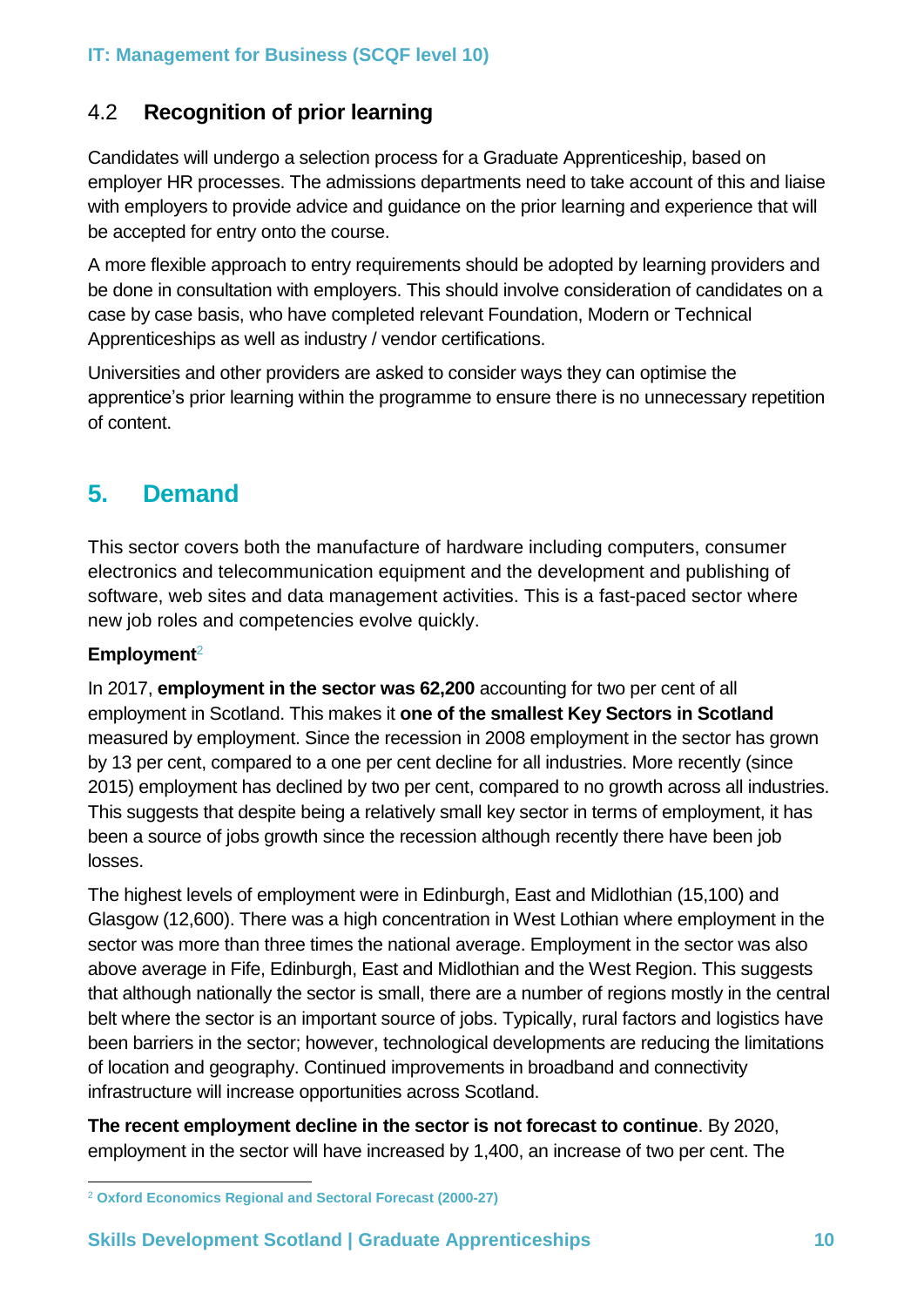growth is expected to continue over the longer term up to 2027, growing by seven per cent. This is more than double the rate of growth than all industries, which are expected to grow by three per cent. Growth will create jobs in the sector and the need to replace workers will also generate demand. **Based on employment in 2017, six per cent of the workforce will need to be replaced by 2027. The sector's net requirement for workers up to 2027 will be 8,000**. This is one per cent of the net requirement for workers across all industries.

In line with current employment, the greatest proportion of the total net requirements for workers in Digital Technologies sector will be located in Edinburgh, East and Midlothian (30 per cent); and Glasgow (20 per cent).

## **Occupations**<sup>3</sup>

In 2017, the majority (66 per cent) of the Digital Technologies workforce were in higher level occupations. The proportion of the workforce in mid and lower level occupations was lower, 17 per cent each. In 2027 there will be a small change in the occupational structure of the workforce with two per cent more of the workforce being in higher level occupations and one per cent fewer in both mid and lower level occupations.

**Graduates are most in demand by employers of technology staff**, and those with technology, science and maths disciplines are most sought after. However, 31% of graduates in technology roles do not have a computer science degree, representing the importance of transferable skills and aptitude and the willingness of employers to consider a range of career and learning pathways.<sup>4</sup>

## **Digital and Technology Occupations in Other Sectors**<sup>5</sup>

**Digital growth is no longer just consigned to Digital Technology companies** as technology is now transforming and underpinning many sectors. Consequently, there is increased demand for highly skilled individuals with technology skills to support the businesses. For example, the increasing importance of technology within Financial Services has led to the emergence of the sub-sector, Fintech, the amalgamation of Digital Technologies and Financial Services.

In 2016, **90,000 people were employed in technology roles across all sectors in Scotland;** 60 per cent of these were in non-technology sectors. Technology occupations increased by 10 per cent from 2015 to 2016 and are forecast to continue to grow. Forecast demand, accounting for new and replacement demand, estimates **12,800 annual vacancies for technology roles in Scotland**.

The number of technology professionals employed in other sectors is growing faster than for technology businesses, further illustrating the demand for technology skills across all industries. This growth represents a significant opportunity for young people and other new

<sup>-</sup><sup>3</sup> **Oxford Economics Regional and Sectoral Forecast (2000-27)** 

<sup>4</sup> **Digital Scotland 'Scotland's Digital Technologies Summary Report 2017' in conjunction with SDS, EKOSgen, and Oxford Economics** 

<sup>5</sup> **Digital Scotland 'Scotland's Digital Technologies Summary Report 2017' in conjunction with SDS, EKOSgen, and Oxford Economics**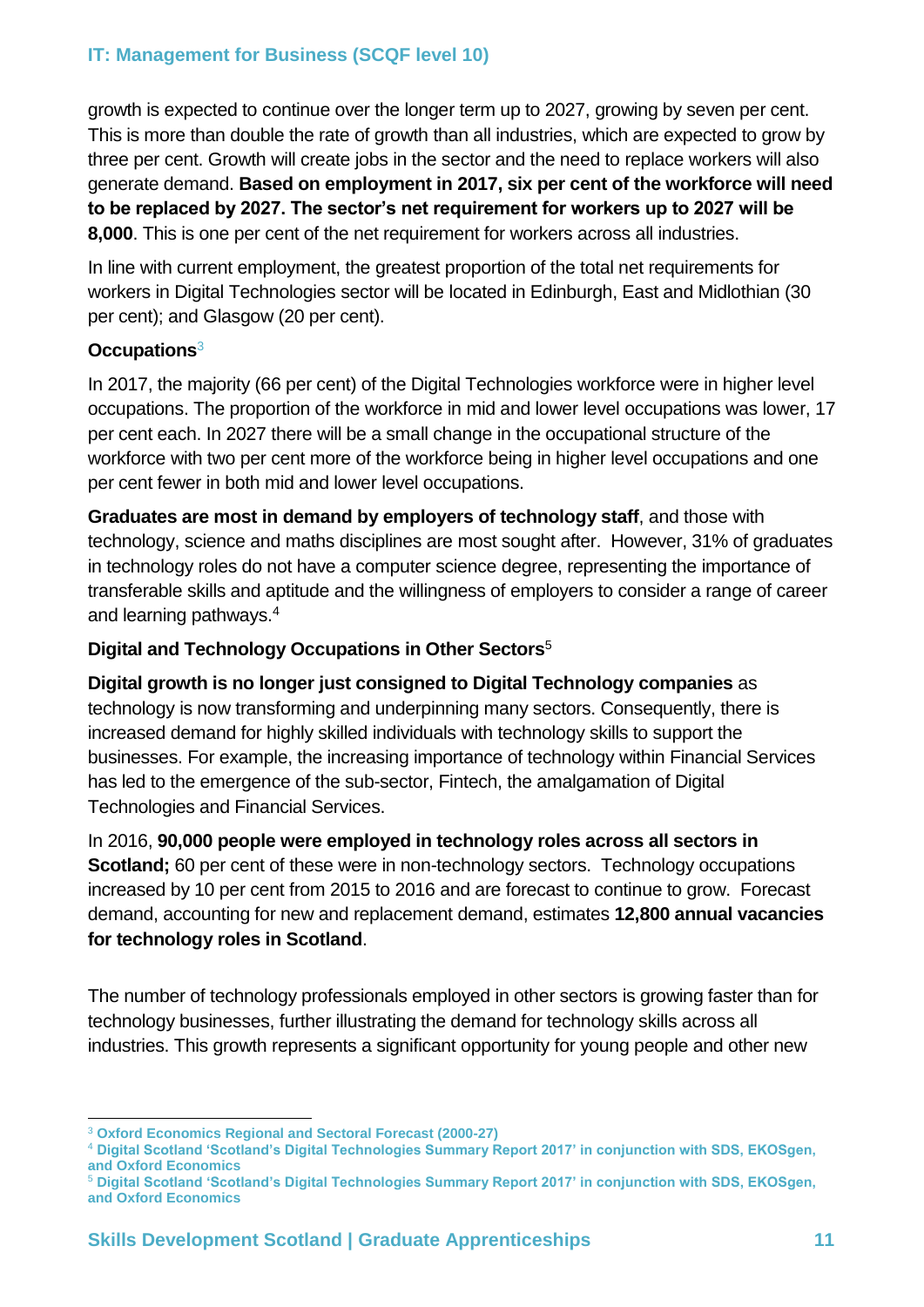entrants, but also means it is important that employers have a buoyant talent pipeline to support these vacancies.

## **Digital and ICT Skills Investment Plan**

The Digital and ICT Skills Investment Plan (SIP) developed in 2014 identifies actions to support the growth ambitions of the sector. GAs could support a number of these actions including broadening the future talent pipeline for Digital Technology skills.

## **New Developments Influencing Demand for GAs**

The Scottish Government awarded SDS additional funding for cyber security careers events focusing on Work Based Learning (WBL) opportunities – as part of this, SDS has also committed to running industry events to raise awareness of GAs among employers (as well as MAs and FAs).

## <span id="page-11-0"></span>**6. The framework**

## <span id="page-11-1"></span>6.1 **Overview**

The **IT: Management for Business (ITMB)** Graduate Apprenticeship is based on industry defined needs and has been developed in collaboration with employers and the education sector to allow knowledge, understanding, skills and competence to be developed with the necessary attributes industry expects from its graduates.

Within the **ITMB** Graduate Apprenticeship, the degree content must be delivered per the principles and outcomes detailed in this framework.

The specific Graduate Apprenticeship included in this framework is:

• **IT: Management for Business (ITMB)**

The output of this framework will be a Graduate Apprenticeship at **SCQF level 10** entitled:

**Graduate Apprenticeship in BSc (Hons) IT: Management for Business**

## <span id="page-11-2"></span>6.2 **Purpose**

The aim of the Graduate Apprenticeship in **IT: Management for Business** is to produce graduates with a common core of skills and knowledge who can:

- a broad background of business operations, procedures and culture applicable to a career in IT in a business environment
- **E** sufficient technical knowledge to play a key role in an IT related environment
- **•** personal and interpersonal skills enabling them to work closely and communicate with employees in non-IT related areas of an organisation
- a set of problem-solving and modelling skills appropriate to IT related business operations
- **E** sufficient management and business knowledge to play a management role in an IT project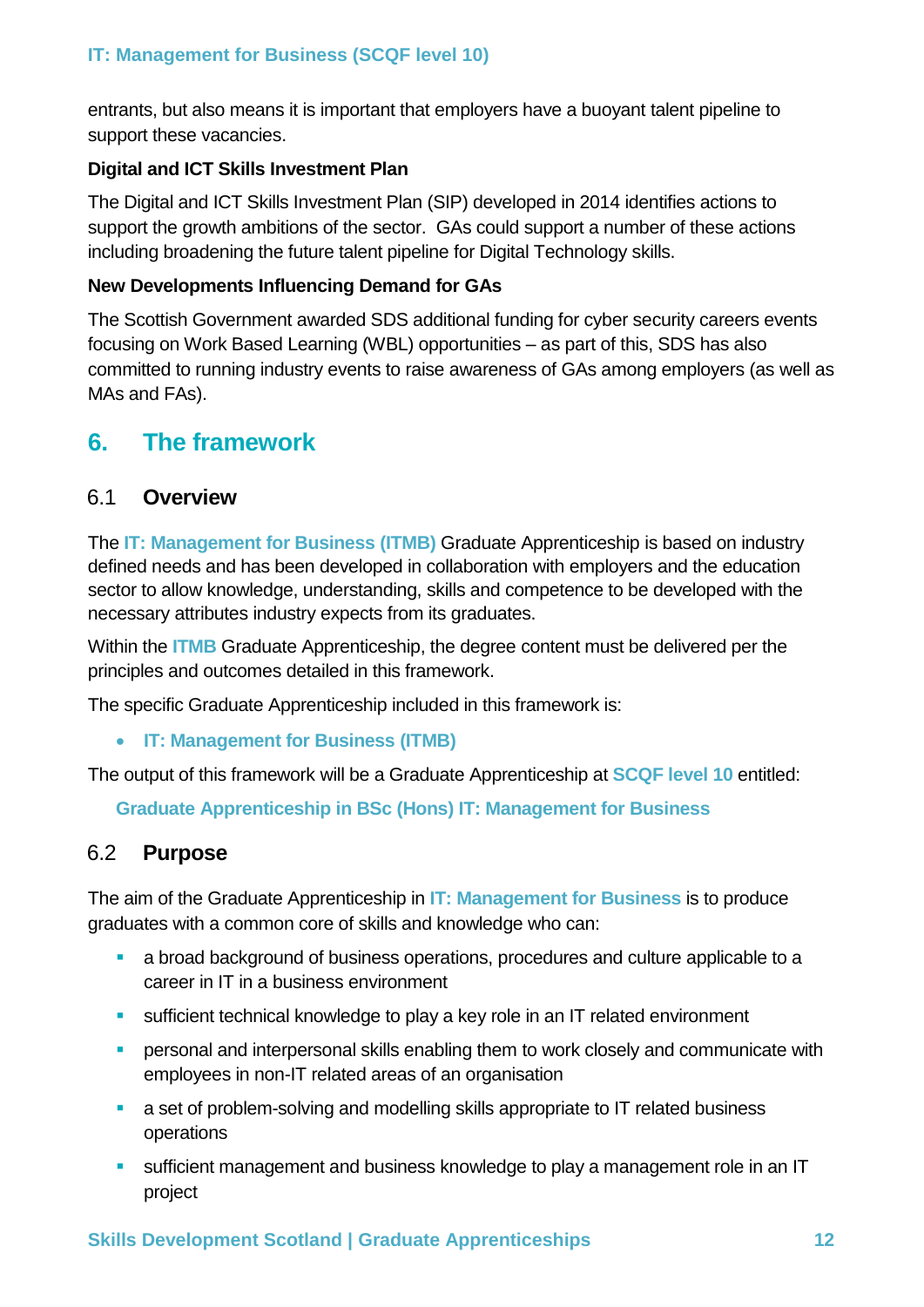**•** project delivery experience in a business-oriented environment

A key part of the **IT: Management for Business** framework is that each of the four key content areas is combined to deliver a holistic learning experience:

20-25% Business 25-35% Technology 20-25% Personal and Interpersonal Skills 20-25% Project Management

Details of the high-level learning and skills outcomes for these content areas are provided in **Appendix A** along with some examples of low level learning outcomes in **Appendix B.**

## <span id="page-12-0"></span>6.3 **Occupational outcomes**

The IT: Management for Business GA is aimed at employment in the following areas:

- **■** IT Consultancy
- **E** IT System Operation
- **E** IT System Management
- **■** IT Network Planning and Control
- **E** IT Project Management

## <span id="page-12-1"></span>6.4 **Learning outcomes**

Please refer to **Appendix A** and **B** for a full list of learning outcomes for the **IT: Management for Business** GA.

## <span id="page-12-2"></span>6.5 **Professional recognition**

The ITMB GA framework supports the achievement of professional recognition as relevant to the degree specified. The achievement of a degree as part of a GA, including the professional experience gained, and the completion of the work-based project, will provide the evidence of recognised accomplishment and acceptance as a full and professional practitioner in the IT industry through IEng recognition.

The UK Standard for Professional Competence (UKSPEC) sets out the competence and commitment required for registration as an Incorporated Engineer (IEng). The degrees that have been designed to be used within the **IT: Management for Business** GA include the range of learning and skills outcomes that demonstrate the required competence and commitment to achieve Incorporated Engineer (IEng) recognition. A candidate on completion of a GA will also be on course to demonstrate the requirements for Chartered Engineer (CEng) in the future.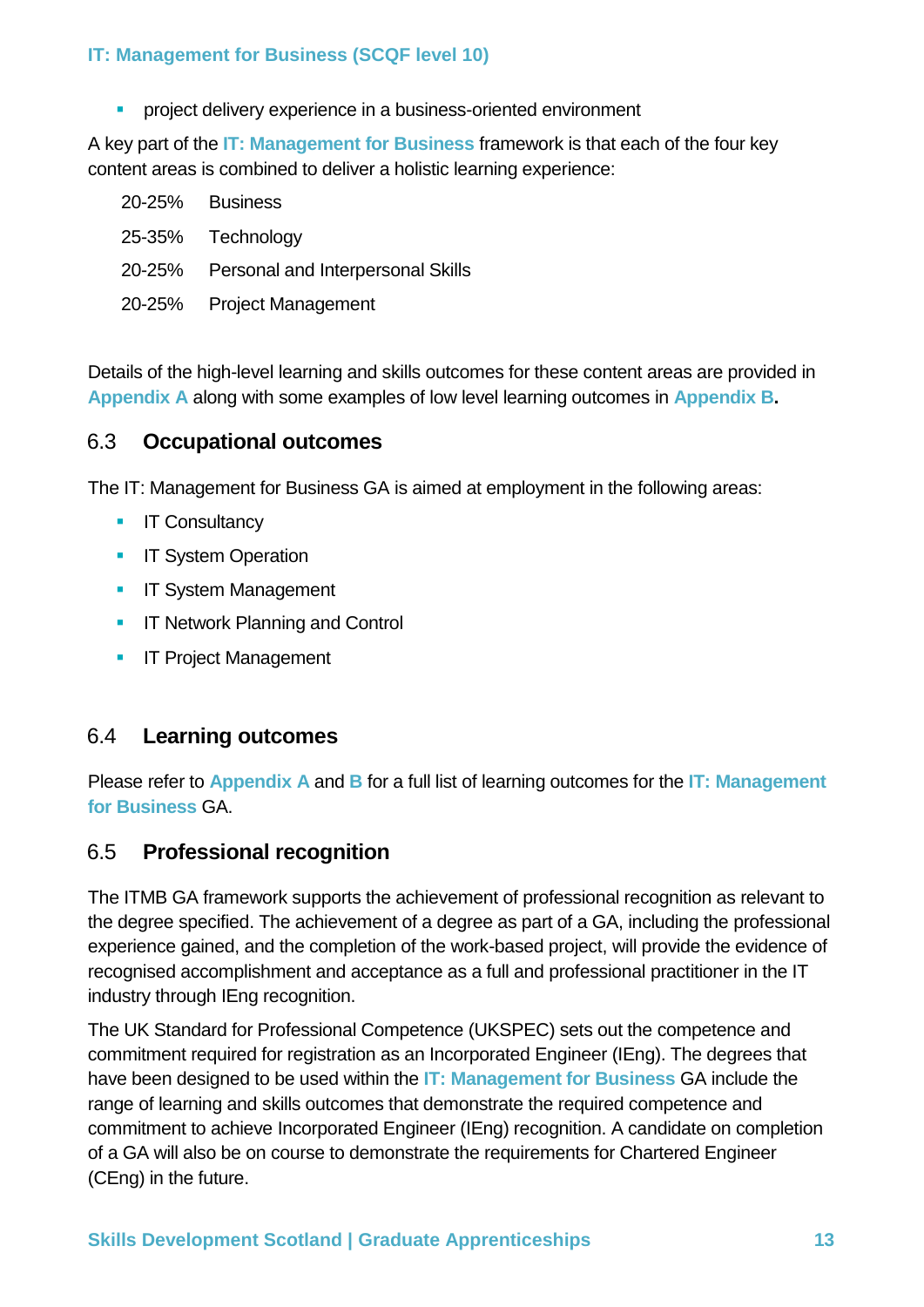## <span id="page-13-0"></span>6.6 **Related Scottish apprenticeship frameworks**

The following Scottish Apprenticeship frameworks and qualifications are relevant pathways that may contribute toward progression into the **IT: Management for Business** GA. The apprenticeships are eligible for funding contributions from Skills Development Scotland, and provide individuals and employers with a range of alternative pathways at different levels of entry:

#### **In school:**

**EXECUTE:** Foundation Apprenticeship in ICT and Digital (SCQF level 6)

## **[FA ICT and Digital SCQF 6](http://www.skillsdevelopmentscotland.co.uk/media/43496/fa-information-technology-framework.pdf)**

#### **Post-school:**

**• Modern Apprenticeship in Information Technology (SCQF level 6)** 

**[MA Information Technology SCQF L6](http://www.skillsdevelopmentscotland.co.uk/media/43496/fa-information-technology-framework.pdf)**

**EXECTE THE TECHNICAL Apprenticeship in Data Analytics (SCQF level 8)** 

**[Technical Apprenticeship in Data Analytics SCQF L8](http://www.skillsdevelopmentscotland.co.uk/media/43381/data-analytics-at-scqf-level-8.pdf)**

- Modern Apprenticeships in IT and Telecommunications (SCQF levels 5) **[MA IT and Telecommunications SCQF L5](http://www.skillsdevelopmentscotland.co.uk/media/42138/tp-l2-ma-it-and-telecoms-2.pdf)**
- Technical Apprenticeship in Information Security (SCQF level 8) **[Technical Apprenticeship Information Security SCQF8](http://www.skillsdevelopmentscotland.co.uk/media/33401/information_security_technical_apprenticeship_aug_2014.pdf)**
- **EXECTE Technical Apprenticeship in IT and Telecommunications (SCQF level 8)** [Technical Apprenticeship IT and Telecommunications SCQF L8](http://www.skillsdevelopmentscotland.co.uk/media/41609/tp-l4-ta-framework.pdf)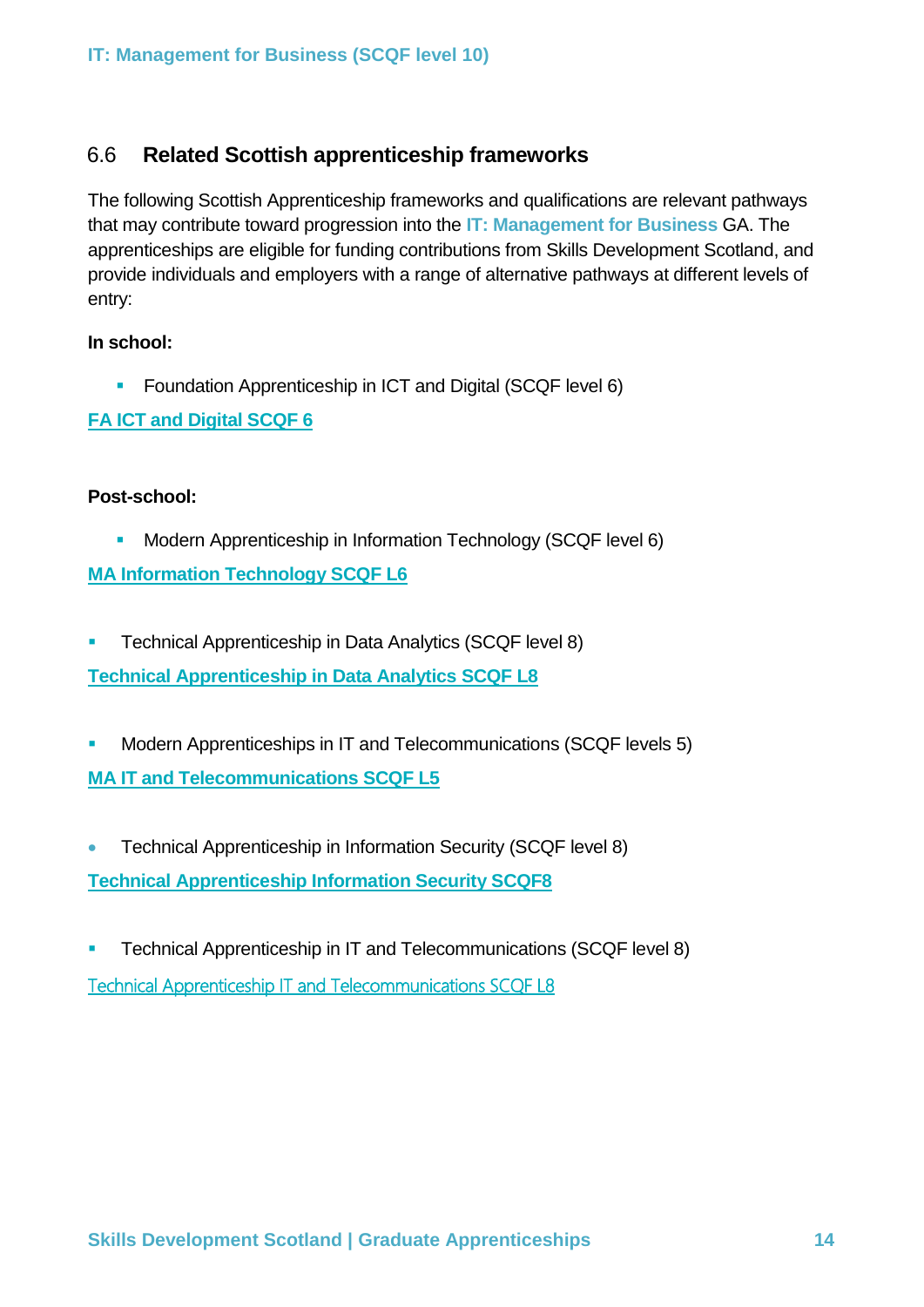## <span id="page-14-0"></span>Appendix A. **Learning and Skills Outcomes**

## **FRAMEWORK: IT: Management for Business (SCQF level 10)**

This section details the high-level learning and skills outcomes for the GA in **ITMB** that must be covered within the degree**. Appendix B** provides suggested low-level outcomes that may be covered within each section.

This presents a broad set of outcomes against which universities can position their intended provision to meet the high-level learning outcomes and flavour the programme for their intended employer audience.

#### **Topics and high-level learning and skills outcomes:**

| Learning and skills outcomes for IT: Management for Business |  |  |  |
|--------------------------------------------------------------|--|--|--|
| 1. Business                                                  |  |  |  |
| 1.1. Business functions, behaviours, ethics, and courtesies  |  |  |  |
| 1.2. Business strategy and management                        |  |  |  |
| 1.3. Business finance and accounting                         |  |  |  |
| 1.4. Information systems management                          |  |  |  |
| 1.5. Bidding and business development                        |  |  |  |
| 1.6. Information security                                    |  |  |  |
| <b>Technology</b><br>2.                                      |  |  |  |
| 2.1. Information systems                                     |  |  |  |
| 2.2. Data                                                    |  |  |  |
| 2.3. Systems analysis and design                             |  |  |  |
| 2.4. Software development and programming                    |  |  |  |
| 2.5. Computer and network infrastructure                     |  |  |  |
| 2.6. Information systems operations and change               |  |  |  |
| 3. Personal and interpersonal                                |  |  |  |
| 3.1. Communications                                          |  |  |  |
| 3.2. Personal attributes                                     |  |  |  |
| 3.3. Professional attributes                                 |  |  |  |
| 3.4. Team working                                            |  |  |  |
| 4. Software project and delivery management                  |  |  |  |
| 4.1. Project management methodologies                        |  |  |  |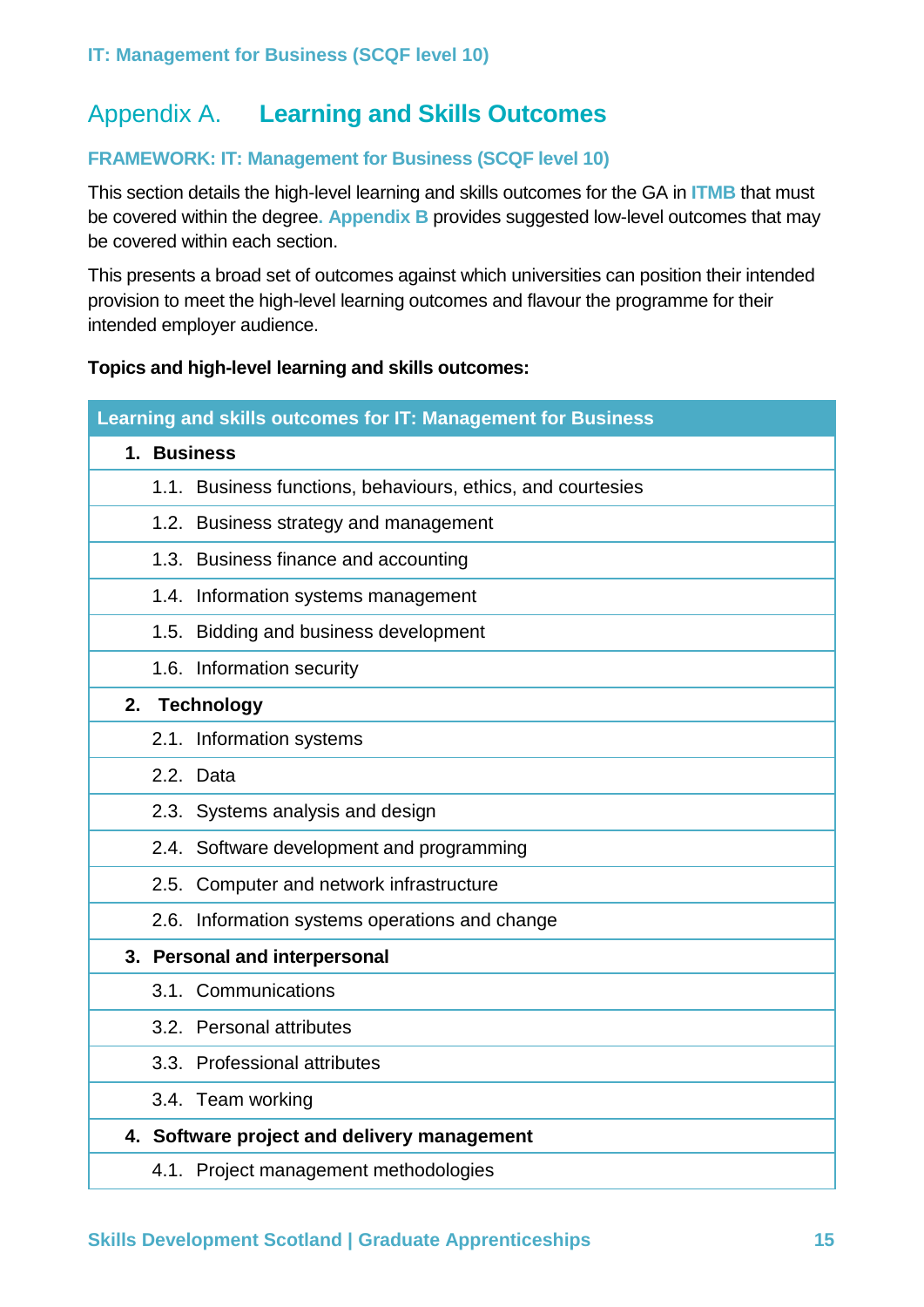| 4.2. Project planning               |
|-------------------------------------|
| 4.3. Project execution              |
| 4.4. Agile project delivery         |
| 4.5. Risk assessment and management |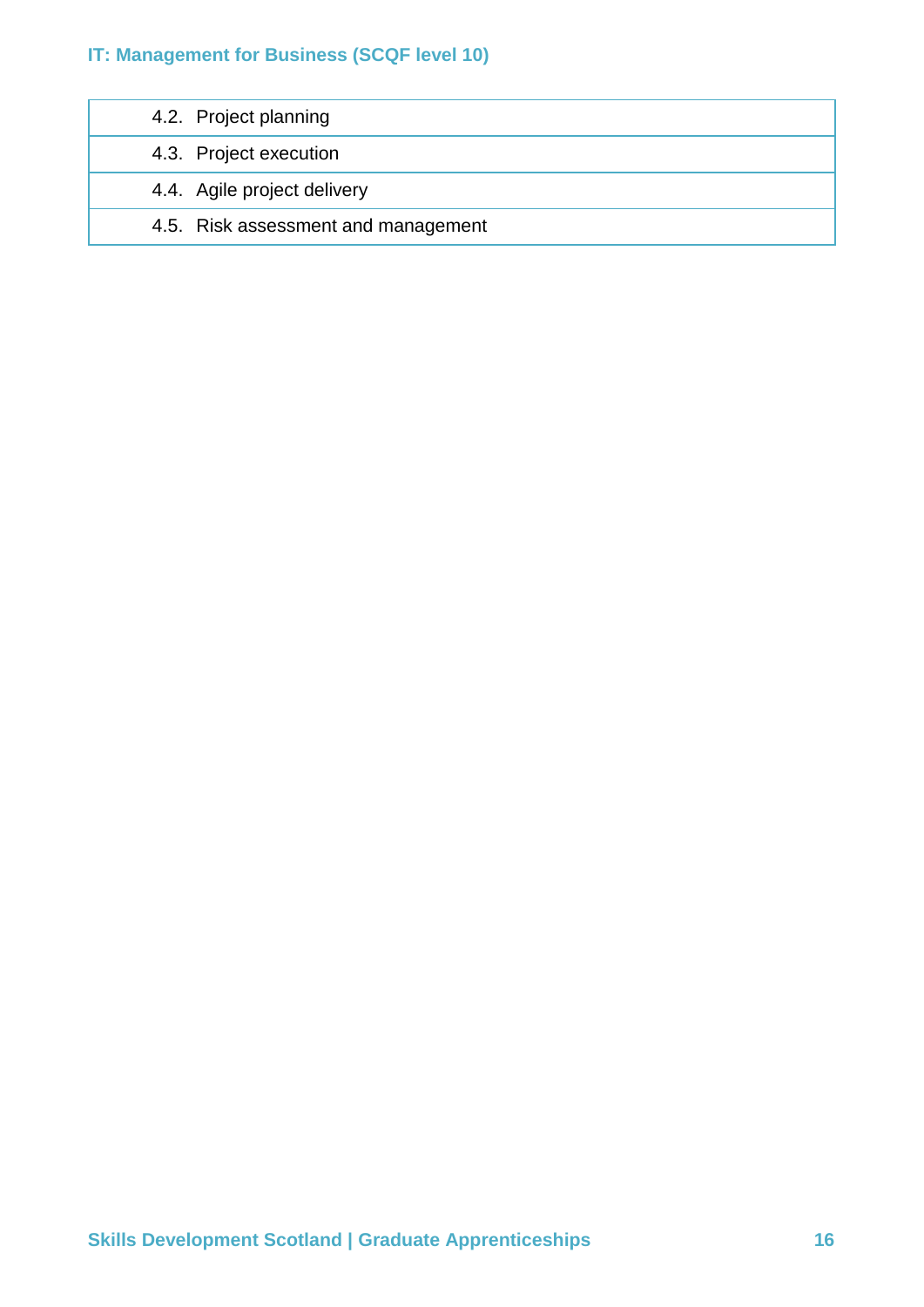## <span id="page-16-0"></span>Appendix B. **Low-level outcomes examples**

The next section provides examples of low level learning and skills outcomes which employers may expect individuals to cover in a Graduate Apprenticeship **IT: Management for Business** degree.

## **The low-level learning and skills outcomes are not intended to be used as a pro-forma curriculum.**

Each learning provider will have their own approach to delivering the degree and progression between stages. The low-level skills and derived learning outcomes that are detailed in the following sections will provide guidance to ensure that each degree covers the desired learning outcomes appropriately.

#### **Table 1 Skills and knowledge coverage in business**

| <b>Business</b>                                             |
|-------------------------------------------------------------|
| 1.1. Business functions, behaviours, ethics, and courtesies |
| 1.2. Business strategy and management                       |
| 1.3. Business finance and accounting                        |
| 1.4. Information systems management                         |
| 1.5. Bidding and business development                       |
| 1.6. Information security                                   |

#### **1.1. Business behaviours, ethics and courtesies**

- ITMB1.1.a. Have demonstrated that they have understood and mastered basic business behaviour, ethics and courtesies, demonstrating timeliness and focus when faced with distractions and the ability to complete tasks to a deadline with high quality
- ITMB1.1.b. Have demonstrated an understanding of basic business functions and own employer's organisational structure and that of its senior leadership team
- ITMB1.1.c. Have gained an understanding of and be able to demonstrate competence in time management
- ITMB1.1.d. Be able to apply basic management considerations: prioritisation, task versus responsibility management, managing up and across the organisation, people considerations
- ITMB1.1.e. Understand employment relations issues and the application of policies and procedures for managing these relationships, and the application of good practice relating to equality and diversity issues in the workplace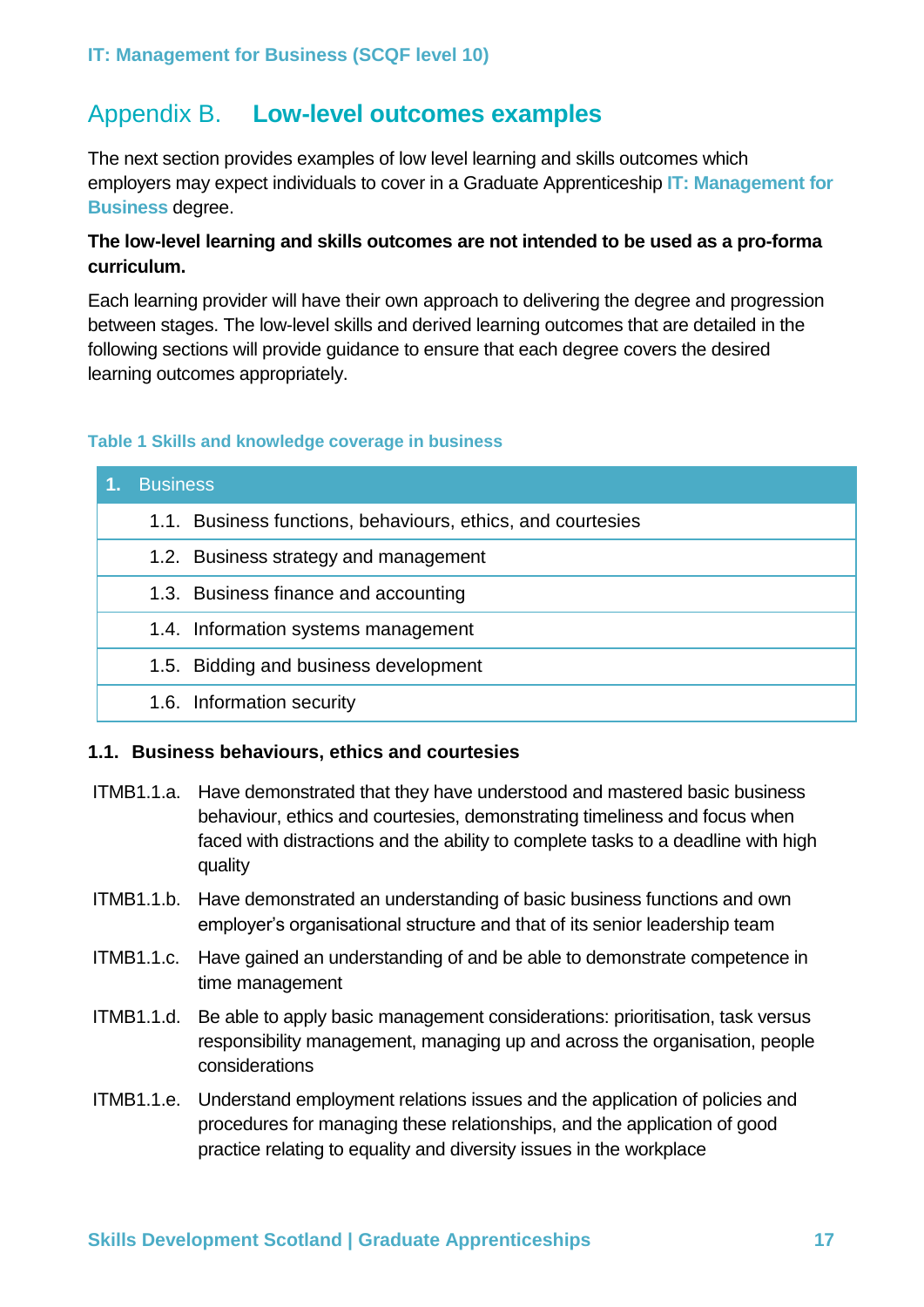#### **1.2. Business strategy and management**

- ITMB1.2.a. Understand own employer's business objectives and strategy and its position in the market and how own employer adds value to its clients through the services and/or products it provides
- ITMB1.2.b. Gain an appreciation of the strategic importance of data analytics for business decision making
- ITMB1.2.c. Gain an appreciation of the strategic importance of business processes and demonstrated an ability to document and understand them
- ITMB1.2.d. Understand the principles of business transformation by being able to decompose and abstract a non-obvious business problem, structure it, collect relevant information, consider options and make recommendations
- ITMB1.2.e. Gain an understanding of and be able to demonstrate competence in quality management.
- ITMB1.2.f. Gain an understanding of and be able to demonstrate competence in systems thinking, flow charting, type and frequency data analysis and modelling future flows.

## **1.3. Business finance and accounting**

- ITMB1.3.a. Demonstrate a range of financial accounting skills to include: discounted cash flows, net present values, paybacks, rates of return, basic balance sheet and income statements and the assessment and mitigation of risk management information
- ITMB1.3.b. Negotiate and agree the final activity/project budget with those with decisionmaking responsibility, subsequently monitoring and controlling performance, identifying and remediating any significant variances, and obtaining agreement from those with decision-making responsibility, if required
- ITMB1.3.c. Understand how to justify the value of technology investments and apply benefits management
- ITMB1.3.d. Formulate a well-reasoned investment proposal and construct a basic business investment case for a new technology solution, including estimation of both costs and benefits using quantitative methods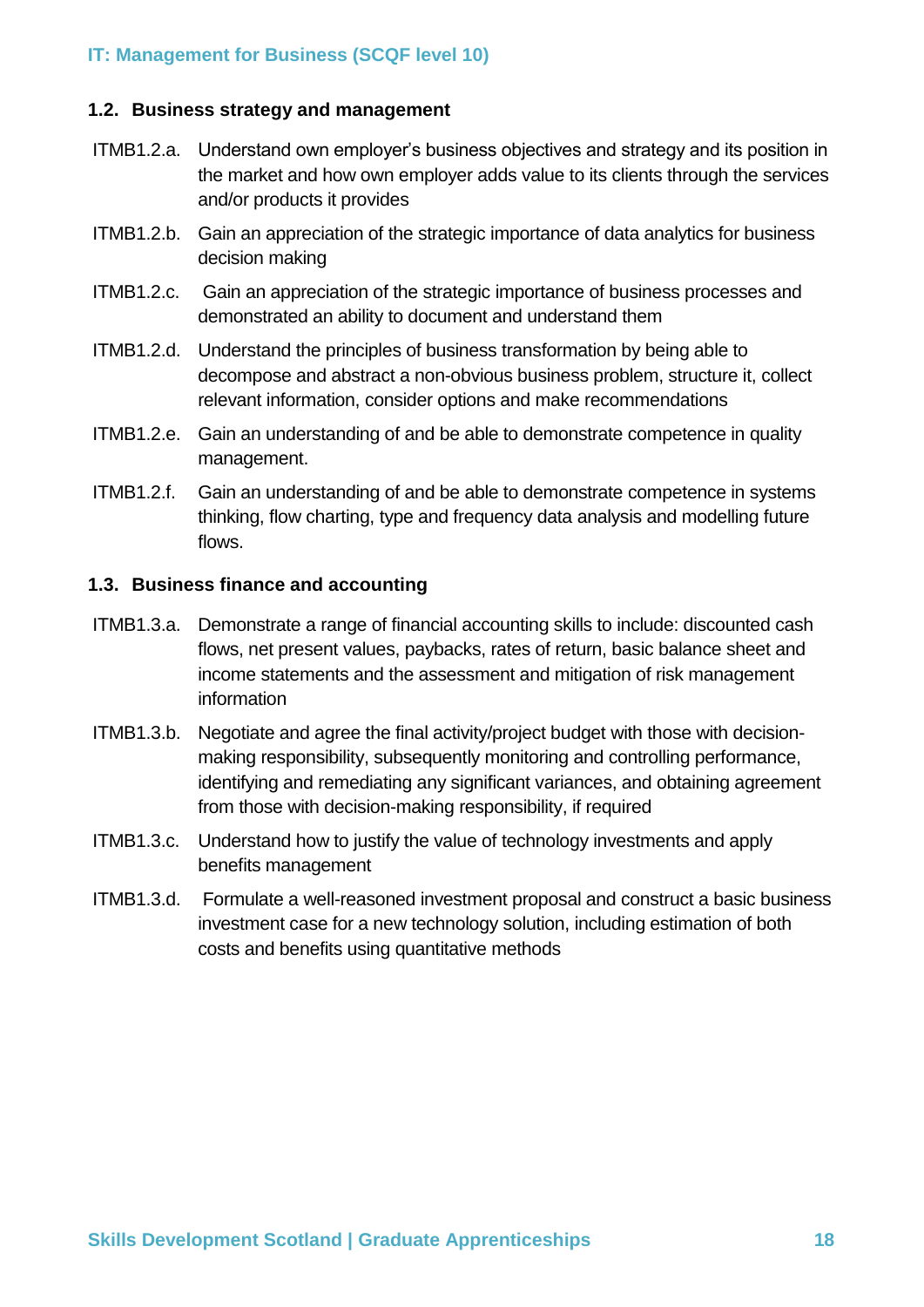#### **1.4. Information systems management**

- ITMB1.4.a. Understand the business impact of information technology in different sectors, including an international dimension. Recognise contemporary working practices and social media; covering work in the office, home, on the move and in both global and virtual environments
- ITMB1.4.b. Gain an understanding of and be able to demonstrate competence in gathering business requirements
- ITMB1.4.c. Understand the stages through which digital business services are created; from discovery, through to live, and understand how those services can be maintained and managed over time until they are retired
- ITMB1.4.d. Understand why effective commercial management, including (where necessary) information systems procurement, is important in delivering high quality services that improve continuously

#### **1.5. Bidding and business development**

- ITMB1.5.a. Identify new business opportunities or contracts and work with internal stakeholders to develop partnership working
- ITMB1.5.b. Analyse the client or tender documents to ensure the bid replies being created respond implicitly to the questions being asked.
- ITMB1.5.c. Draft and review bid submission content, ensuring all bids are submitted on time and fully compliant with the requirements.
- ITMB1.5.d. Understand how to undertake bid coordination and preparation

#### **1.6. Information security**

- ITMB1.6.a. Be able to conduct a security risk assessment for a defined business context that includes documenting what information is at risk, the type and level of risk realised; and the impact of the risk being realised
- ITMB1.6.b. Understand that information is an organisational asset that has utility and a value which may be relative depending on the perspective taken. Recognise that it has attributes relating to confidentiality, possession, integrity, authenticity and availability, any of which can make it vulnerable to attack
- ITMB1.6.c. Understand that business information is vulnerable to threats from systems and people
- ITMB1.6.d. Understand the difference between threat, risk, attack and vulnerability. Be able to describe typical threats, attacks and exploits and the motivations behind them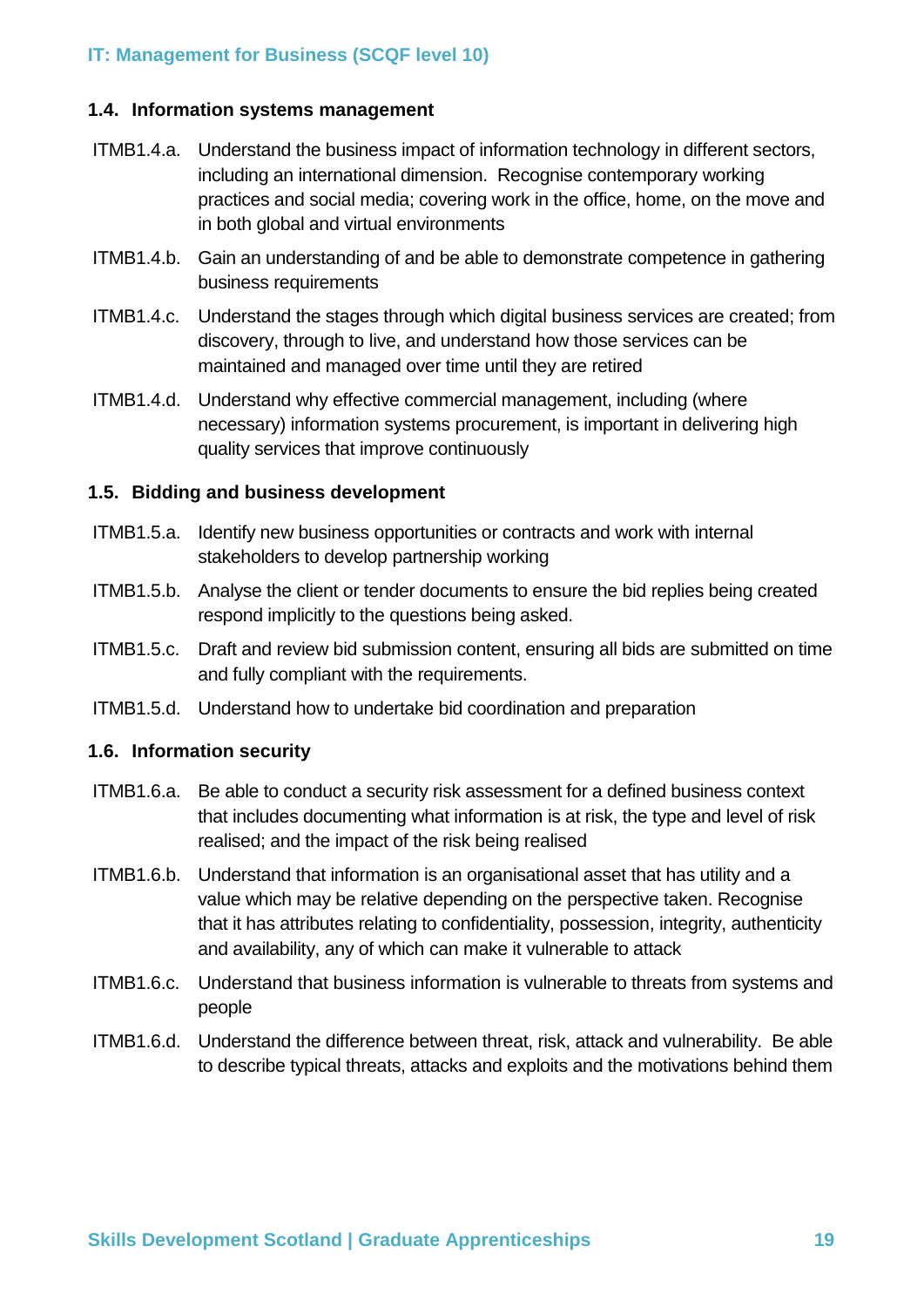#### **Table 2 Skills and knowledge coverage in technology**

| 2. Technology                                  |
|------------------------------------------------|
| 2.1. Information systems                       |
| 2.2. Data                                      |
| 2.3. Systems analysis and design               |
| 2.4. Software development programming          |
| 2.5. Computer and network infrastructure       |
| 2.6. Information systems operations and change |

#### **2.1. Information systems**

- ITMB2.1.a. Critically analyse a business domain to identify the role of information systems. Highlight issues and identify opportunities for improvement through evaluating information systems in relation to their intended purpose and effectiveness
- ITMB2.1.b. Have an appreciation and understanding of the current and future technical landscape environment, including potential factors to consider when selecting technologies for business solutions and rapid change of technology
- ITMB2.1.c. Appreciate the role of legacy systems and that business needs can integrate new digital front-end solutions with legacy back-end systems

#### **2.2. Data**

- ITMB2.2.a. Model data solutions using conceptual data modelling and visualisation techniques
- ITMB2.2.b. Demonstrate competence in database design
- ITMB2.2.c. Implement a database solution using industry standard database technologies
- ITMB2.2.d. Demonstrate competence in data collection and data analysis by applying quantitative analytical techniques to make business recommendations

#### **2.3. Software systems analysis and design**

- ITMB2.3.a. Gained an understanding of software requirements engineering and management and be able to demonstrate competence in software requirements engineering techniques (elicitation, prioritisation, etc.)
- ITMB2.3.b. Analyse business and technical requirements by selecting and specifying appropriate technology solutions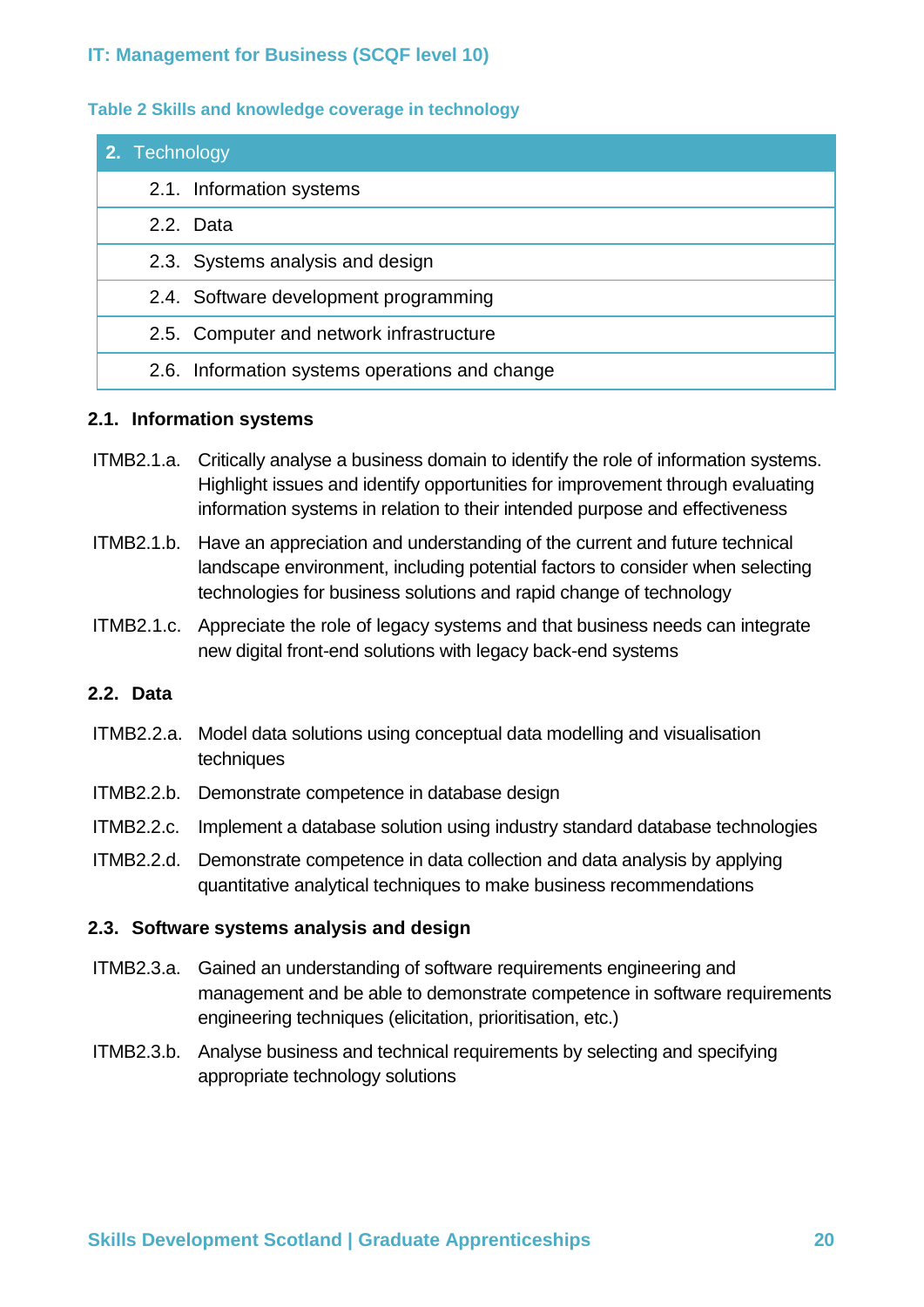- ITMB2.3.c. Understand the key steps in a design process and where security considerations should be designed. Design appropriate technology solutions for business problems using industry standard techniques, including user centred design principles and user stories
- ITMB2.3.d. Understand the fundamental principles of software architectures and different approaches to software systems provision including mobile and web applications and distributed (Cloud) computing systems

## **2.4. Software development and programming**

- ITMB2.4.a. Have gained competence in Programming in at least one contemporary language and understand the application of multiple programming paradigms using, for example, .Net, Java and open source solutions e.g. Python
- ITMB2.4.b. Appreciate the different approaches to software development and the shift from traditional methods of delivery to more agile methods
- ITMB2.4.c. Understand how the design process must start with identifying real user needs. Determine user needs and measure how successfully they are met
- ITMB2.4.d. Realise that Software Testing embraces the planning, design, management, execution and reporting of tests. Implement software testing using appropriate tools and techniques and conforming to agreed process standards and industry specific regulations
- ITMB2.4.e. Understand what is meant by software configuration management and version control at a software component/function level, and configuration of a software release
- ITMB2.4.f. Comprehend the organisational context into which software is deployed and the human and business issues associated with deployment and user training needs
- ITMB2.4.g. Understand the concepts of defensive programming (including input checking) and testing to build secure and resilient systems that are fit for purpose

#### **2.5. Computer and network infrastructure**

- ITMB2.5.a. Understand the function and role of a typical computer architecture (CPU, memory, disk, I/O)
- ITMB2.5.b. Identify the key characteristics of a network service and develop estimates of the expected traffic intensity and traffic load that the network must support in the business
- ITMB2.5.c. Plan and design a simple network to a requirement specification that includes hubs, switches, routers and wireless user devices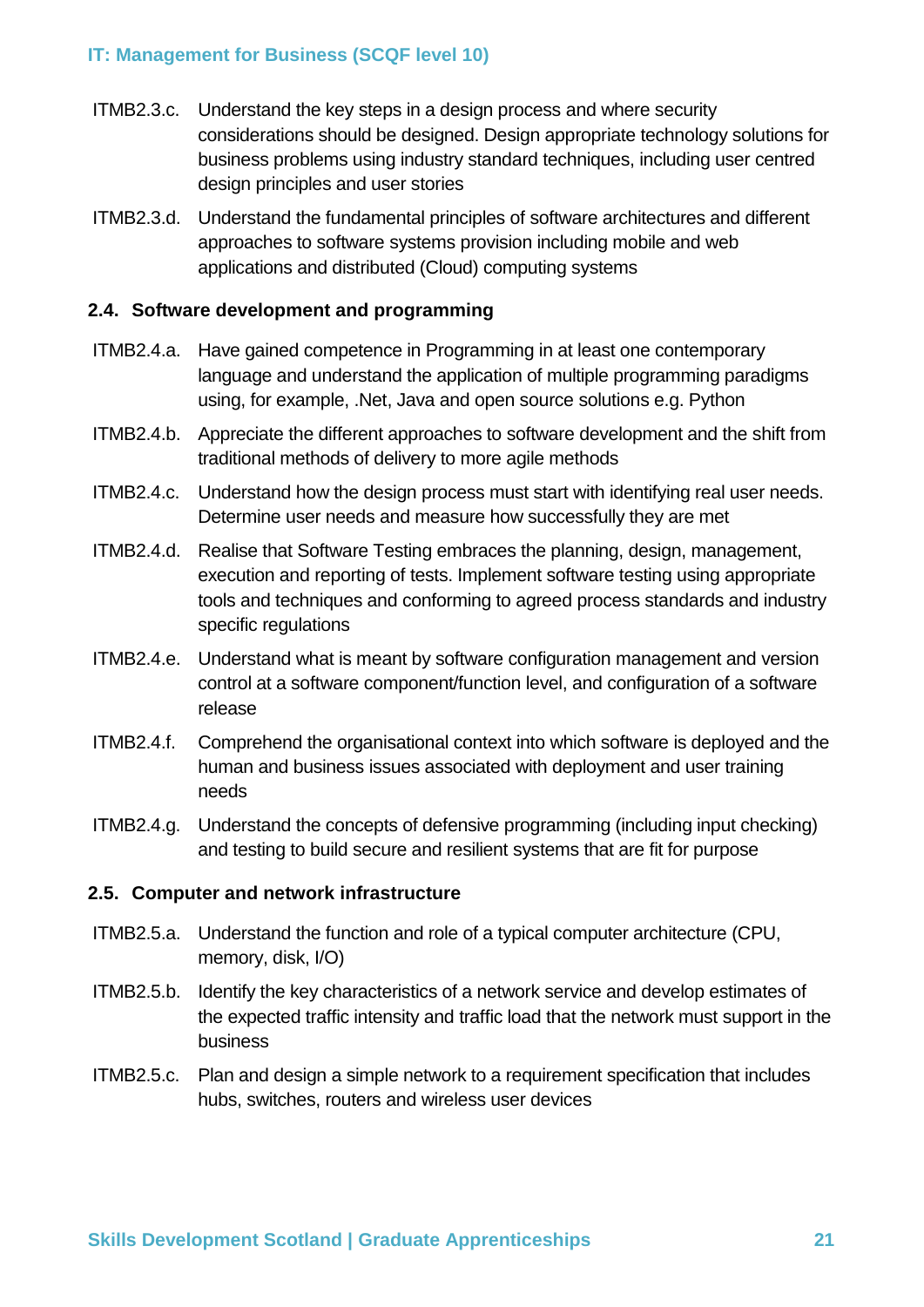- ITMB2.5.d. Gain an understanding of the principles of network management
- ITMB2.5.e. Identify and evaluate network security risks and incorporate appropriate security products and processes into network designs to increase security, resilience and dependability

#### **2.6. Information systems operations and change**

- ITMB2.6.a. Gain an understanding of change control principles related to information systems
- ITMB2.6.b. Gain an understanding of information systems operations principles (hardware and software) and be able to demonstrate competence in managing, operating and maintaining information systems using, for example, ITIL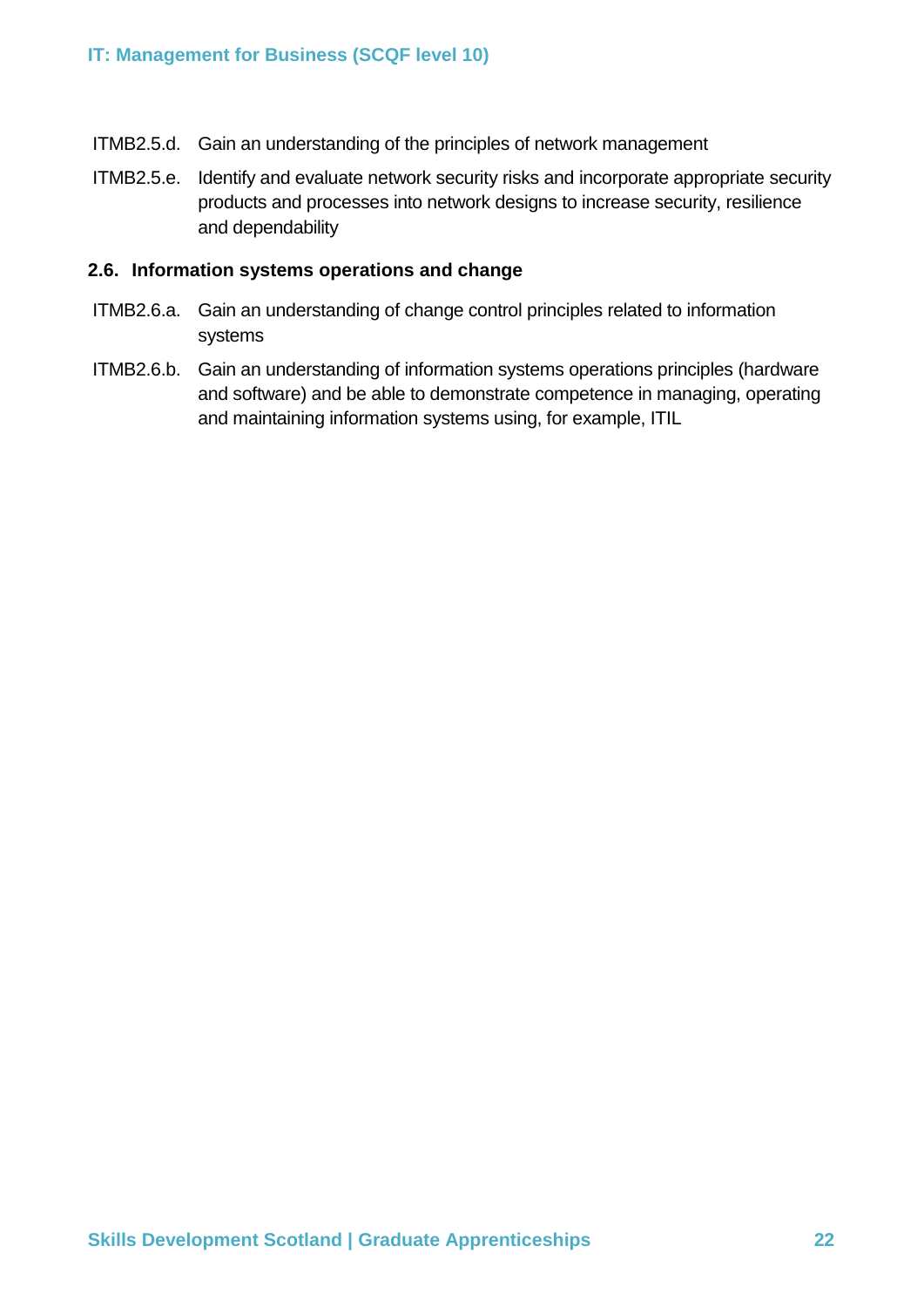#### **Table 3 Skills and knowledge coverage in personal and interpersonal**

| 3. Personal and interpersonal |                              |  |  |
|-------------------------------|------------------------------|--|--|
|                               | 3.1. Communications          |  |  |
|                               | 3.2. Personal attributes     |  |  |
|                               | 3.3. Professional attributes |  |  |
|                               | 3.4. Team working            |  |  |

#### **3.1. Communications**

- ITMB3.1.a. Identify the purpose of the communication, the audience and the outcomes to be achieved. Decide which method of communication to use and the level of formality required
- ITMB3.1.b. Make concise, engaging and well-structured verbal presentations, arguments and explanations of varying lengths, with and without the use of media, always considering the audience viewpoint
- ITMB3.1.c. Competent in active listening appreciating others views and contributions
- ITMB3.1.d. Give and receive feedback by constructively applying appropriate techniques and incorporate it into his/her own development and life-long learning
- ITMB3.1.e. Effectively prepare and deliver presentations using relevant presentation media products such as PowerPoint, Prezi etc., and the use of appropriate visualisations and images to present information and ideas clearly and convincingly
- ITMB3.1.f. Be fluent in written communications with the ability to articulate complex issues, selecting an appropriate structure and with appropriate tone, style and language
- ITMB3.1.g. Be competent at selling, questioning, negotiating and closing techniques in a range of interactions and engagements, both with internal and external stakeholders

#### **3.2. Personal attributes**

- ITMB3.2.a. Be creative, self-motivated, self-aware and able to reflect on successes and failures in ways that strengthen positive attitude and develop self-reliance through an understanding of their own personal preferences, styles, strengths and weaknesses
- ITMB3.2.b. Identify the preferences, motivations, strengths and limitations of other people and apply these insights to work more effectively with and to motivate others
- ITMB3.2.c. Understand the outputs from and apply insights to using personal profiling tools such as Myers Briggs Type Indicator, or Kirton Adaption/Innovation Indicator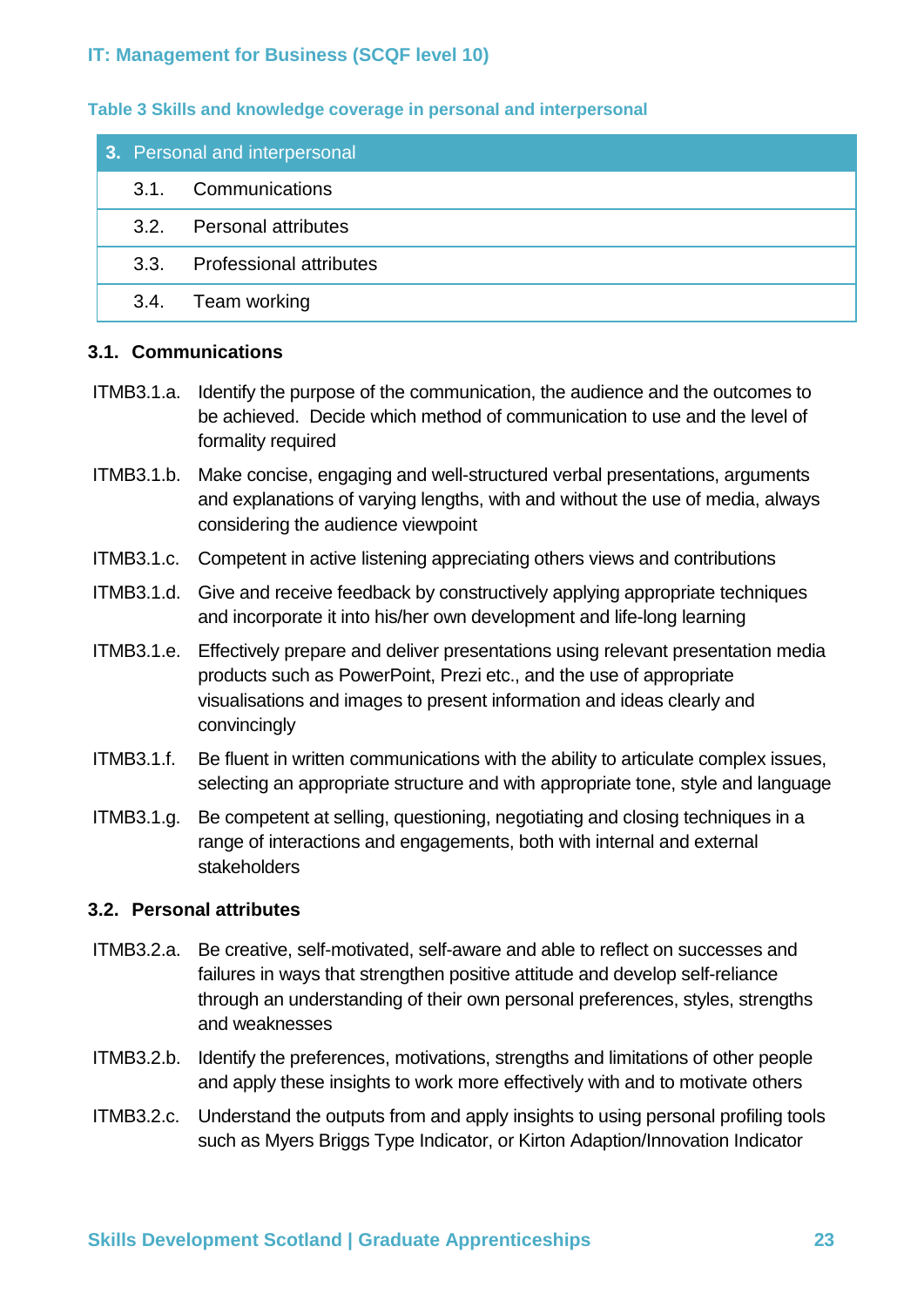- ITMB3.2.d. Put forward, demonstrate value and gain commitment to a moderately complex technology-oriented solution, demonstrating understanding of business need, using open questions and summarising skills and basic negotiating skills
- ITMB3.2.e. Apply analytical and critical thinking skills to Technology Solutions development and to systematically analyse and apply structured problem-solving techniques to them

## **3.3. Professional attributes**

- ITMB3.3.a. Deal with different, competing interests within and outside the organisation with excellent negotiation skills
- ITMB3.3.b. Conduct effective research, using literature and other media, for IT and business-related topics
- ITMB3.3.c. Demonstrate competence in gathering information from people using a variety of techniques including interviewing
- ITMB3.3.d. Gained an understanding of performance evaluation tools and be able to demonstrate competence in designing and applying performance evaluation tools (including 360-degree feedback)
- ITMB3.3.e. Understand the importance of learning strategies and techniques in own development and life-long learning and for corporate learning and development
- ITMB3.3.f. Recognise the principles of personal development planning Create, implement and maintain a personal development portfolio and a personal action plan

## **3.4. Team working**

- ITMB3.4.a. Plan and implement work goals, objectives, priorities and responsibilities with others
- ITMB3.4.b. Communicate with other people in the team, identifying the different abilities and potential within a team and show respect for individuals in the team
- ITMB3.4.c. Understand how teams work effectively to produce technology solutions, working with team members to identify and solve problems and disagreements, share feedback with others on the achievement of team objectives and making suggestions and encouragement for improving team-working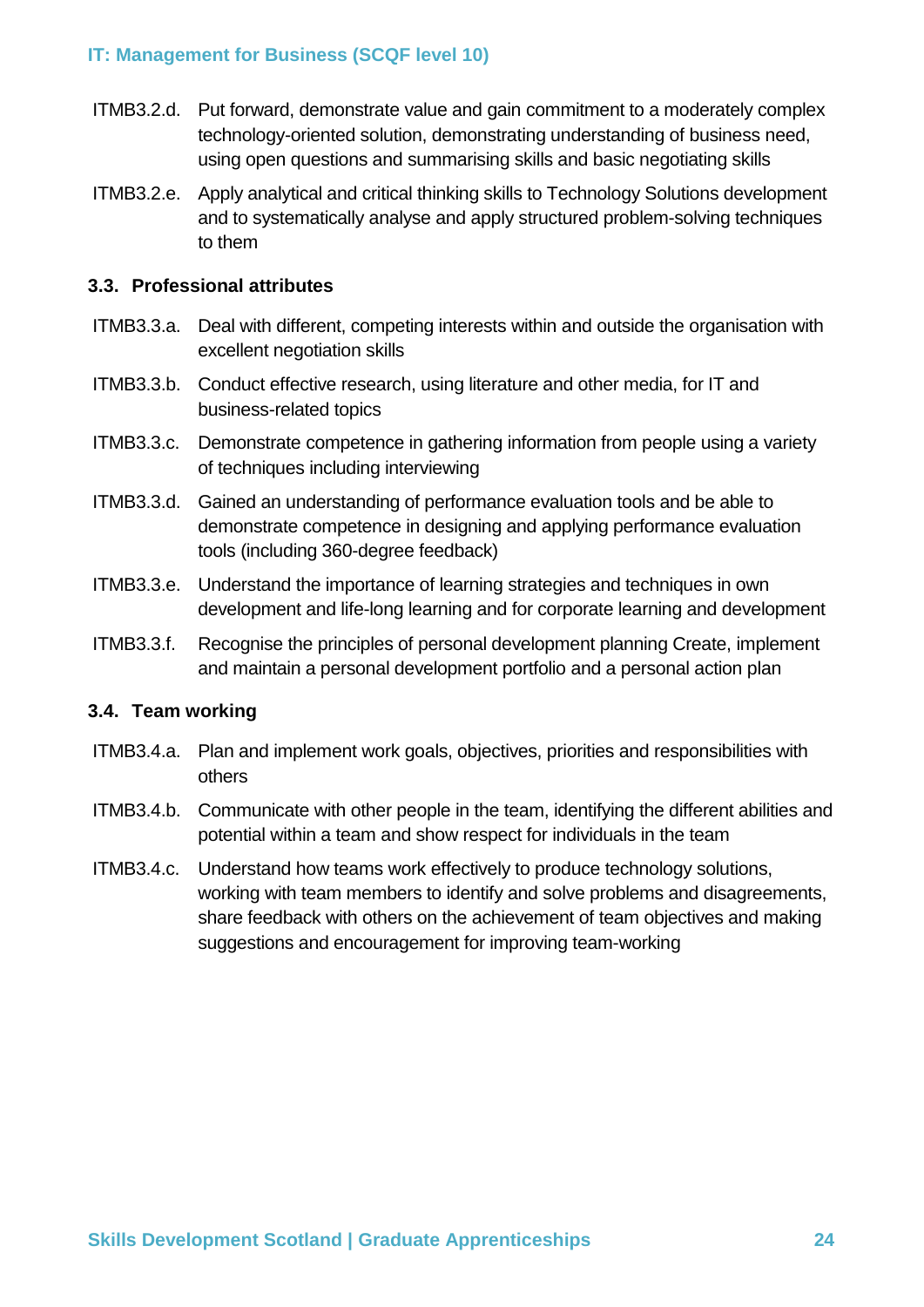**Table 4 Skills and knowledge coverage in software project and delivery management**

|      | 4. Software project and delivery management     |  |  |
|------|-------------------------------------------------|--|--|
| 4.1. | Project management approaches and methodologies |  |  |
| 4.2. | Project planning                                |  |  |
| 4.3. | Project execution                               |  |  |
| 4.4. | Agile project delivery                          |  |  |
| 4.5. | Risk assessment and management                  |  |  |

#### **4.1. Project management approaches and methodologies**

- ITMB4.1.a. Have gained an understanding of the software development lifecycles and processes
- ITMB4.1.b. Follow a systematic methodology for initiating, planning, executing, controlling, and closing technology solutions projects
- ITMB4.1.c. Applies industry standard processes, methods, techniques and tools to execute projects
- ITMB4.1.d. Be familiar with structured programme and project management environments, such as 'waterfall' methods, and be able to apply the underpinning philosophy and principles of agile in a project situation even in a non-agile environment
- ITMB4.1.e. Be able to communicate technical and agile concepts to non-technical people

#### **4.2. Project planning**

- ITMB4.2.a. Identify all stakeholders involved in the project and agree the purpose of the project with all relevant stakeholders
- ITMB4.2.b. Identify and agree the project scope, timescale, aims and objectives and be able to construct a project specification and plan for a multi-threaded project, including resources and budget
- ITMB4.2.c. Understand how to estimate the range of digital development activities and produce overall estimates of costs/effort and allocating and managing appropriate phased contingency

#### **4.3. Project execution**

- ITMB4.3.a. Is able to manage a project (typically less than six months, no inter-dependency with other projects and no strategic impact) including identifying and resolving deviations and the management of problems and escalation processes
- ITMB4.3.b. Understand how to identify and manage deviations from the planned schedule of a project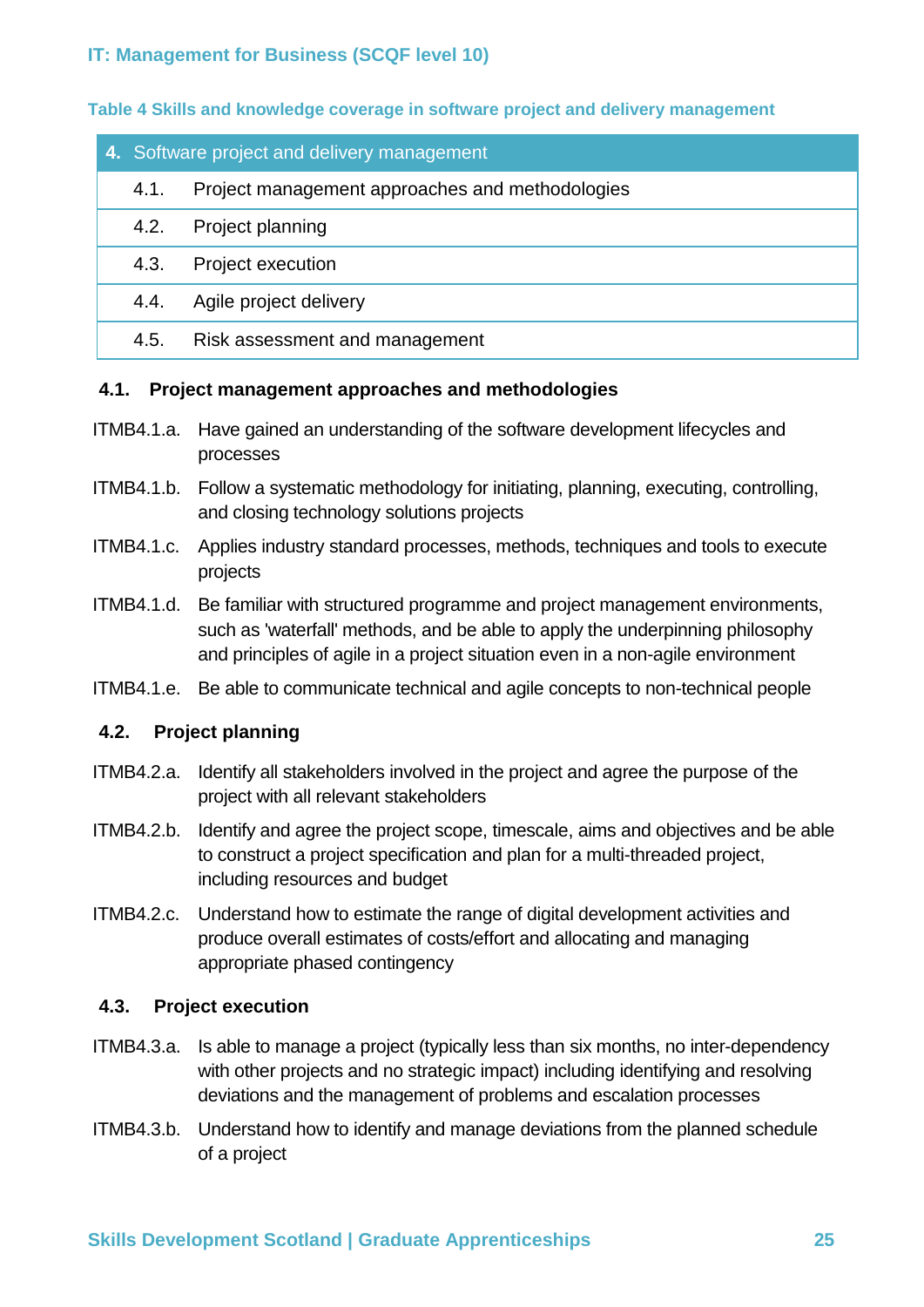- ITMB4.3.c. Understand the importance of regular project reviews and the need to effectively manage the project review process, including planning and management
- ITMB4.3.d. Understand the issues of quality, cost and time concerned with project implementation, including contractual obligations and resource constraints

## **4.4. Agile project delivery**

- ITMB4.4.a. Gain an understanding of agile project delivery and be able to roll out a business system project accurately, timely, in a customer friendly way and consistent with the business needs
- ITMB4.4.b. Understand the importance of delivering value early and often, iterating and continuously improving workflows where necessary
- ITMB4.4.c. Understand the need to identify and manage project deliverables
- ITMB4.4.d. Recognise the principles of quality assurance for project deliverables, including contractual obligations
- ITMB4.4.e. Understand the roles and responsibilities of a typical agile project management team and how they interact

#### **4.5. Risk assessment and management**

- ITMB4.5.a. Identify, analyse and prioritise project risks and issues
- ITMB4.5.b. Record and communicate risks through risk reports, registers or logs
- ITMB4.5.c. Plan and implement contingency plans and risk responses
- ITMB4.5.d. Track risks and associated tasks
- ITMB4.5.e. Understand the nature of risk and how to respond to risks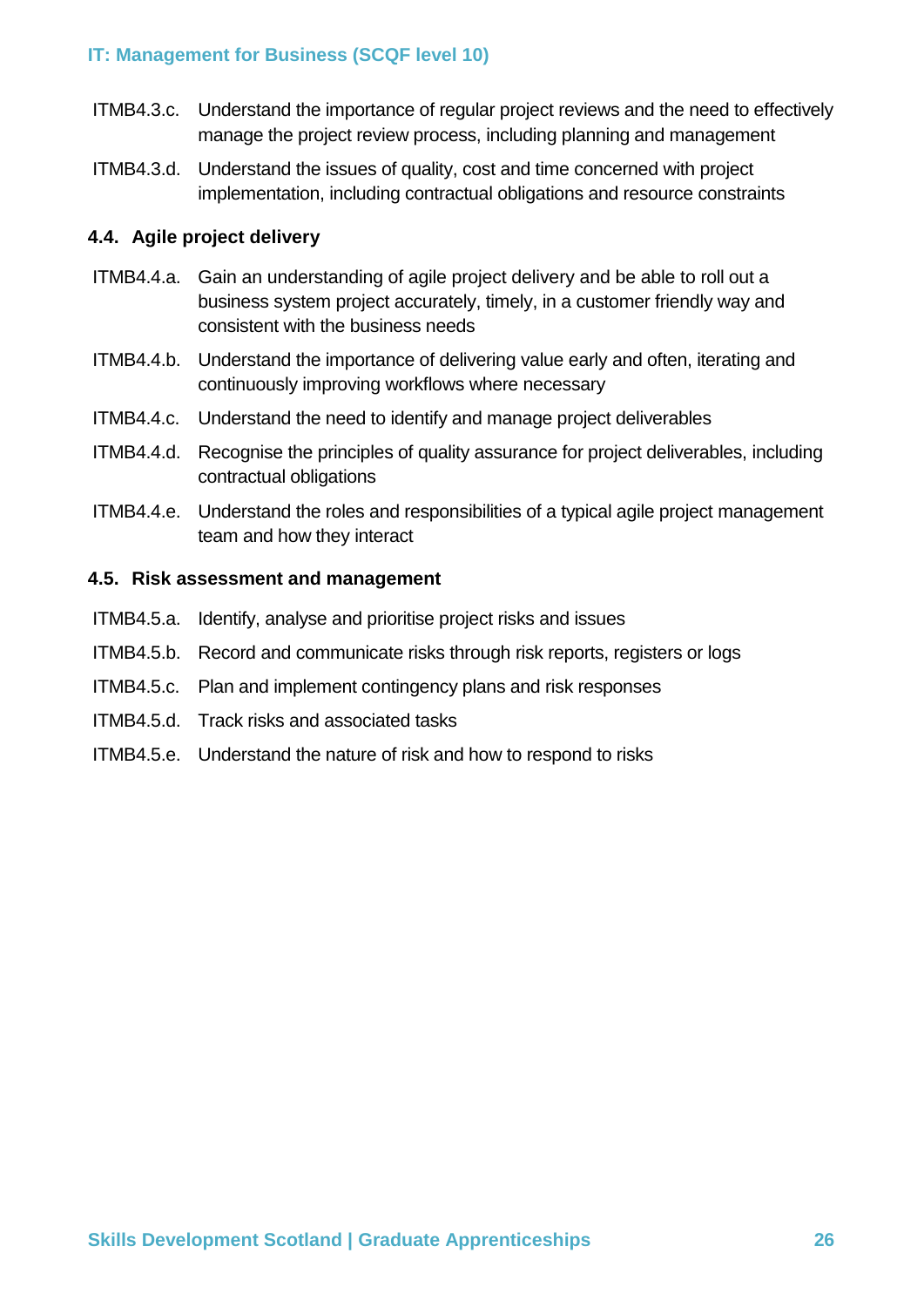## <span id="page-26-0"></span>Appendix C. **Framework development summary**

A GA framework sets out the required knowledge, skills and learning outcomes identified through employer and key partner consultation to support the delivery of a Graduate Apprenticeship programme. This is achieved through employer and key partner input to Technical Expert Groups (TEGs).

TEGs are short life working groups designed to act as an advisory group on behalf of the sector and contributes to the development and course design of a GA. TEGs are integral to the process of developing GAs that provide quality, consistency and relevance to industry.

Each TEG is made up of employers, professional or industry bodies, learning providers, and subject/technical experts from the related industry.

The following organisations were consulted in the development of this framework:

#### **IT: Management for Business (SCQF level 10)**

| <b>Employers</b>     | <b>Learning providers</b>            | <b>Qualification and industry</b><br>bodies |
|----------------------|--------------------------------------|---------------------------------------------|
| <b>HPE</b>           | <b>Glasgow Caledonian University</b> | TechPartnership                             |
| <b>BT</b>            | <b>Open University</b>               |                                             |
| <b>DFID</b>          | <b>Heriot Watt University</b>        |                                             |
| Virgin Media         |                                      |                                             |
| CGI                  |                                      |                                             |
| <b>Standard Life</b> |                                      |                                             |